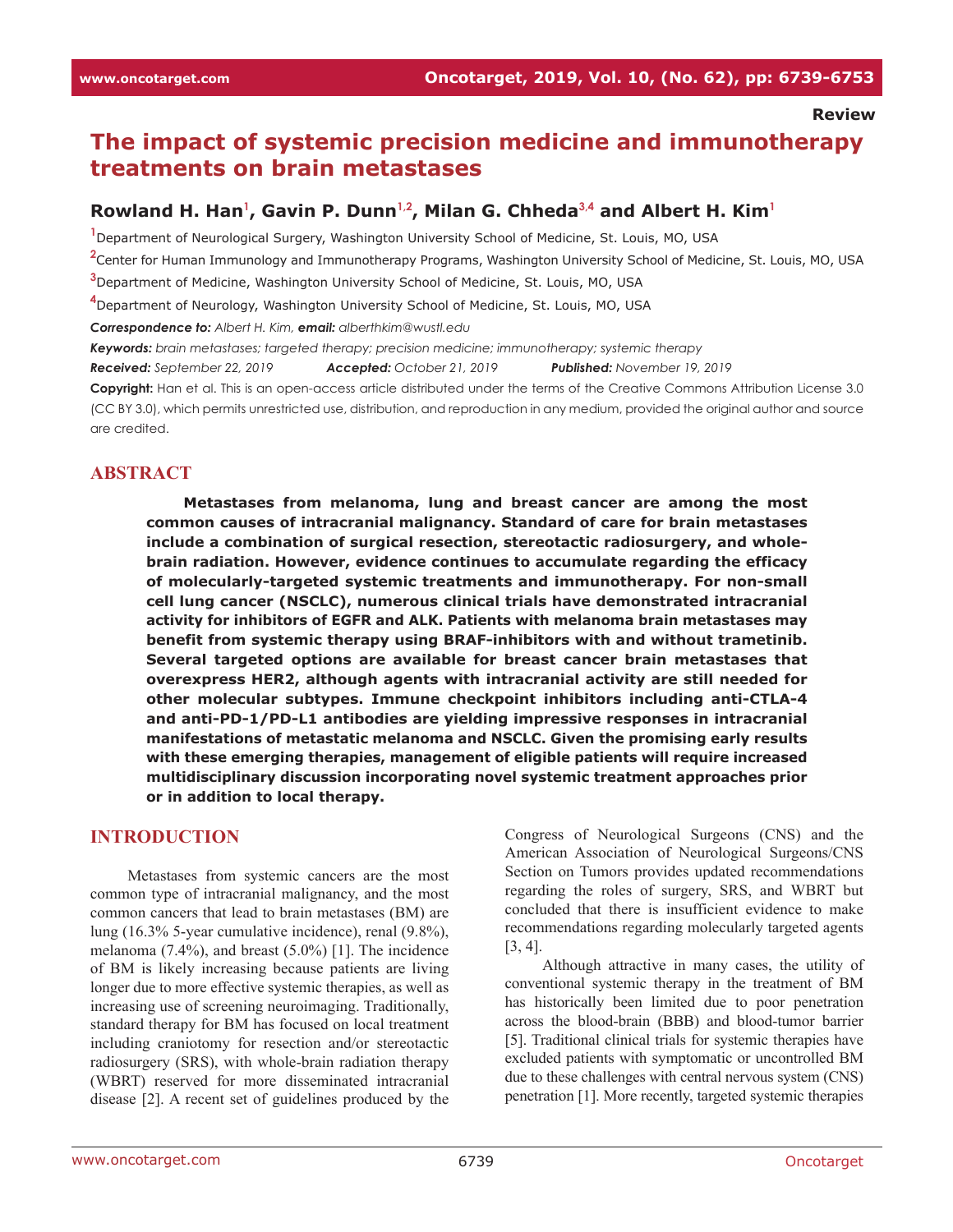have demonstrated improved extracranial disease control and survival in molecularly defined subpopulations, and the ability of these medications to complement or even replace local treatment of BM is under intense investigation [6]. In fact, a series of recent studies have importantly suggested that many targeted agents are able to achieve therapeutic concentrations in the brain, including EGFR- and ALK- inhibitors for non-small cell lung cancer, BRAF- and MEK- inhibitors for melanoma, and HER2-directed therapies for breast cancer. In addition, systemically delivered immune therapies such as checkpoint blockade have also demonstrated efficacy in the CNS [7]. Furthermore, while earlier trials were difficult to interpret due to variations in response and progression criteria, the Response Assessment in Neuro-Oncology Brain Metastases (RANO-BM) provided standardization in study assessments [8]. This review summarizes emerging evidence for targeted systemic therapies for the most common sources of BM, which are illustrated in Figure 1.

#### **LUNG CANCER BRAIN METASTASES**

Lung cancer is the leading cause of cancer death overall, and 13-44% of patients with lung cancer ultimately develop BM [9–11]. Although BM are more common in small cell lung cancer, most studies have focused on the targeted treatment of metastases from non-small cell lung cancer (NSCLC) because the latter represents a greater proportion (80-85%) of total lung cancer cases [9]. NSCLC comprises a heterogeneous



**Figure 1:** Schematic diagrams illustrating mechanisms of action for **(A)** EGFR- and ALK- inhibitors for non-small cell lung cancer, **(B)** BRAF- and MEK- inhibitors for metastatic melanoma, **(C)** HER2-targeted therapies for breast cancer, and **(D)** immune checkpoint inhibitors. For additional information regarding PD-L1 inhibitors please see article by O'Kane and Leighl [83]. Abbreviations: HER: human epidermal growth factor receptor; EGFR: epidermal growth factor receptor; EML4: echinoderm microtubule-associated proteinlike 4; ALK: anaplastic lymphoma kinase; T-DM1: trastuzumab emtansine; CTLA-4: cytotoxic T-lymphocyte-associated protein 4; CD80: cluster of differentiation 80; TCR: T-cell receptor; MHC: major histocompatibility complex; PD-1: programmed cell death protein 1; PD-L1: programmed death-ligand 1.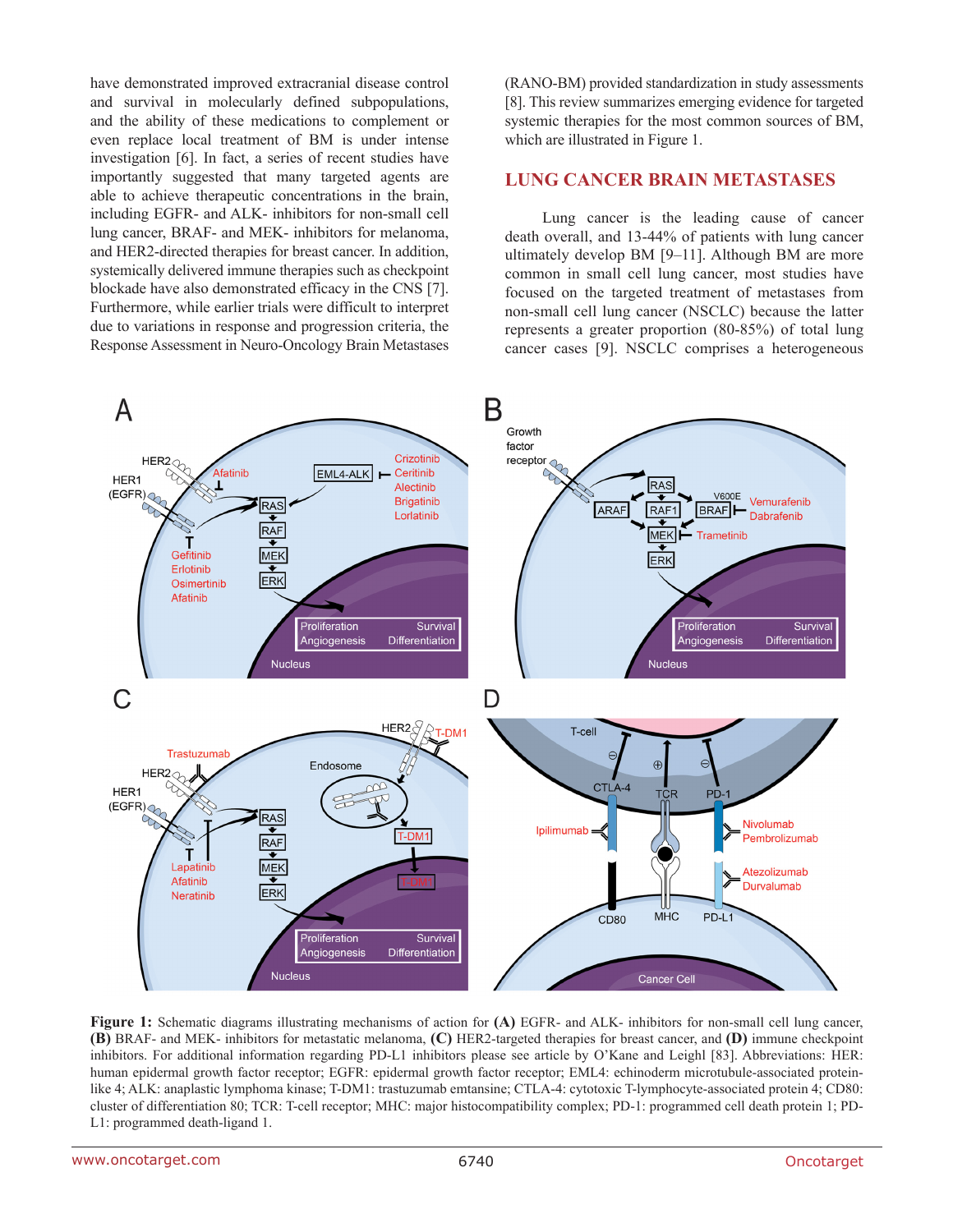| Table 1: Selected clinical studies of targeted treatments for non-small cell lung cancer brain metastases |  |  |
|-----------------------------------------------------------------------------------------------------------|--|--|
|                                                                                                           |  |  |

| <b>Authors &amp; Year</b>     | Regimen                | Target (gen.)  | $\boldsymbol{N}$ | $cRR$ (%) | PFS (mo)  | OS(mo) |
|-------------------------------|------------------------|----------------|------------------|-----------|-----------|--------|
| Kim et al., 2009              | Gefitinib or erlotinib | EGFR(I)        | 23               | 73.9      | 7.1       | 18.8   |
| Iuchi et al., 2013            | Gefitinib              | EGFR $(I)$     | 41               | 87.8      | 14.5      | 21.9   |
| Welsh et al., 2013            | $Erlotinib + WBRT$     | EGFR $(I)$     | 40               | 86        | 8.0       | 11.8   |
| Hoffknecht et al., 2015       | Afatinib               | $EGFR$ (II)    | 100              | 35        | 3.6       | 9.8    |
| Kim et al., 2016 (ASCEND-1)   | Ceritinib              | $ALK$ (II)     | 94               | 68        | --        | $-$    |
| Crino et al., 2016 (ASCEND-2) | Ceritinib              | $ALK$ (II)     | 100              | 45        | 5.4       | --     |
| Soria et al., 2017 (ASCEND-4) | Ceritinib              | $ALK$ (II)     | 121              | 46.3      | 10.7      | --     |
| Shaw et al., 2017 (ASCEND-5)  | Ceritinib              | $ALK$ (II)     | 66               | 35        | 4.4       | --     |
| Gadgeel et al., 2014          | Alectinib              | $ALK$ (II)     | 21               | 52        | $-$       | --     |
| Gadgeel et al., 2016          | Alectinib              | $ALK$ (II)     | 136              | 42.6      | 11.1      | --     |
| Novello et al., 2018 (ALUR)   | Alectinib              | $ALK$ (II)     | 40               | 54.2      | $-$       | --     |
| Camidge et al, 2018 (ALTA)    | <b>Brigatinib</b>      | $ALK$ (II)     | 59               | $46 - 67$ | 14.6-18.4 | --     |
| Shaw et al., 2017             | Lorlatinib             | ALK/ROS1 (III) | 24               | 46        |           |        |
| Solomon et al., 2018          | Lorlatinib             | ALK/ROS1 (III) | 165              | 53.1-87.0 |           |        |

Abbreviations: cRR: CNS response rate; gen: generation; mo: months; *N*: # patients; OS: overall survival; PFS: progression free survival; WBRT: whole-brain radiation therapy.

group of cancers including squamous cell carcinoma, large cell carcinoma, and adenocarcinoma. Several molecular driver mutations have been identified within NSCLC including mutation of epidermal growth factor receptor (EGFR), as well as fusion of anaplastic lymphoma kinase (ALK) and echinoderm microtubule-associated proteinlike 4 (EML4) genes [1]. Targeted therapies for NSCLC BM have focused on inhibitors of these subclasses of tumors (Table 1).

## **EGFR inhibitors**

Mutation of EGFR increases its kinase activity thereby promoting tumor cell survival in 10-35% of NSCLC [12]. First generation EGFR inhibitors bind reversibly to the tyrosine kinase of EGFR, whereas second-generation agents bind irreversibly and are therefore more potent. Third generation EGFR inhibitors have less adverse effects and are active against tumors with acquired EGFR<sup>T790M</sup> mutations [8]. The two firstgeneration EGFR inhibitors, erlotinib and gefitinib, have shown potent activity within the CNS. However, most prospective studies evaluating the efficacy of erlotinib or gefitinib for NSCLC BM have used them as second-line agents in patients who had been previously treated with radiotherapy or chemotherapy [13, 14].

Two published phase II trials have evaluated firstgeneration EGFR inhibitors (gefitinib or erlotinib) as first-line therapy in patients with EGFR-mutant NSCLC with BM [15, 16]. None of the patients in these trials had received prior treatment with chemotherapy or radiotherapy. Both studies showed favorable response of BM to either gefitinib or erlotinib with progression free survival (PFS) between 7.1 and 14.5 months and overall survival (OS) between 18.8 and 21.9 months. Additional studies have evaluated the efficacy of radiotherapy combined with EGFR inhibitors in radiotherapy-naïve patients with EGFR-mutated NSCLC BM [17–19]. One clinical trial using erlotinib concurrently with WBRT showed improved PFS (12.3 versus 5.2 months) and OS (19.1 versus 9.3 months) in patients with EGFR mutations compared to those without [20]. Intracranial response rate within the study cohort was 86%, including 31% who experienced complete response. Overall, the firstgeneration EGFR inhibitors, gefitinib and erlotinib, appear to be effective in controlling BM both with and without concurrent radiation in patients with EGFR-mutant NSCLC.

At present, data are sparse regarding the second and third-generation EGFR inhibitors, afatinib and osimertinib, respectively, in treatment of NSCLC BM. One prospective study assessed the efficacy of afatinib in 100 patients with NSCLC BM [21]. These patients had all failed at least one prior platinum-based chemotherapy as well as a first-generation EGFR inhibitor. PFS in patients treated with afatinib was 3.6 months, and cerebral response rate was 35%. Further clinical trials on the efficacy of afatinib for the treatment of NSCLC BM are underway (NCT02768337). The third-generation EGFR inhibitor, osimertinib, has been approved for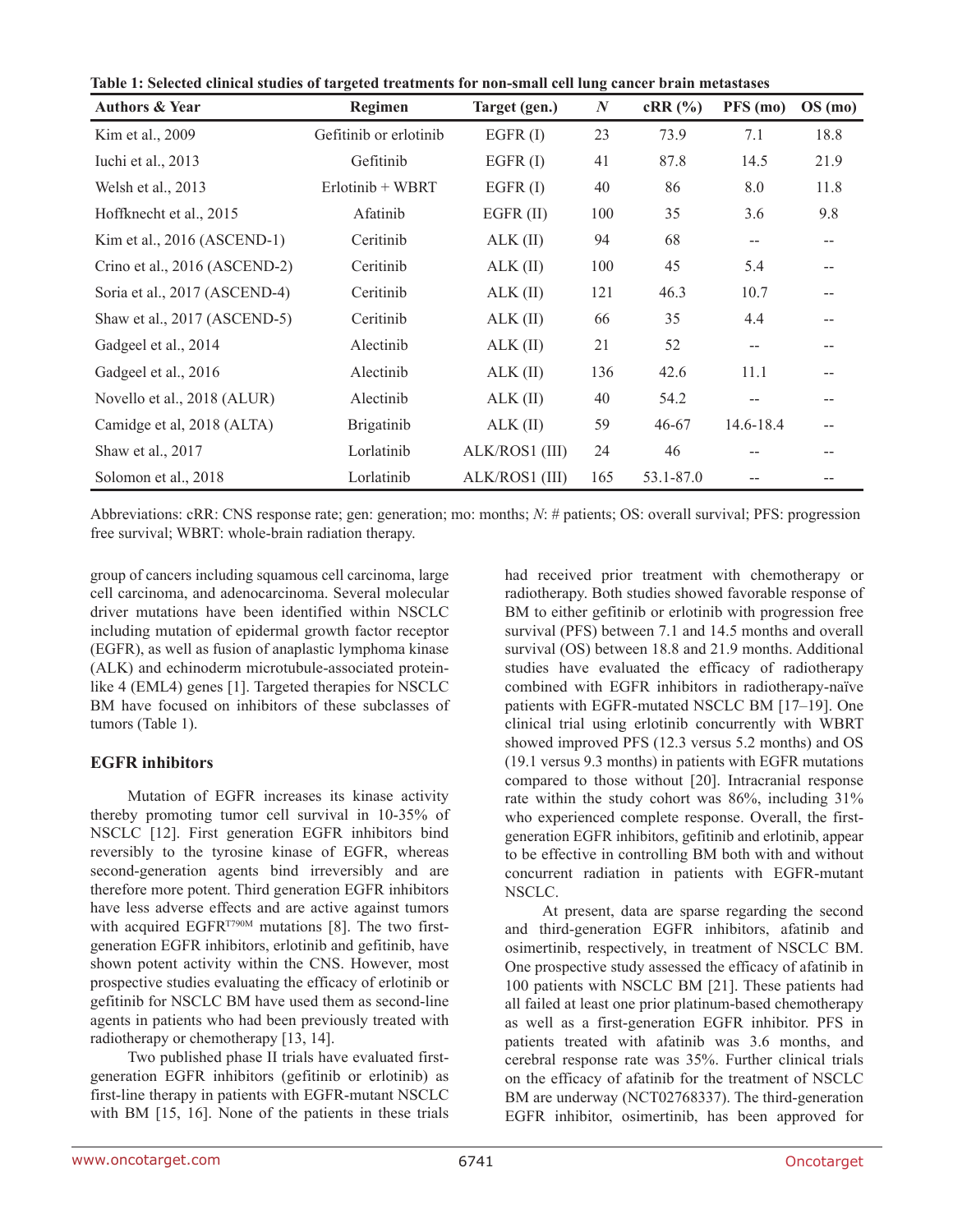patients with a specific EGFR mutation (T790M) who have failed prior tyrosine kinase inhibitor treatment [22]. Preclinical studies have shown good CNS penetration and activity of third-generation EGFR inhibitors [23], and additional clinical trials are underway (NCT02972333, NCT02736513, NCT02971501). The efficacy of second and third-generation EGFR inhibitors for the management of NSCLC BM requires further study before they can be recommended for clinical use.

#### **ALK inhibitors**

ALK-positive NSCLC make up approximately 5% of patients with NSCLC metastases and are characterized by a fusion of ALK and EML4 genes. These patients are of particular interest because they comprise primarily younger patients with little or no smoking history and for which EGFR inhibitors do not work [24, 25]. BM appear to be more common in patients with ALK-positive NSCLC compared to unselected NSCLC [9, 26]. Several notable ALK inhibitors have been studied with positive effects in ALK-positive NSCLC BM [27].

The first-generation ALK inhibitor, crizotinib, was approved in 2011 for treatment of patients with locally advanced or metastatic ALK-positive NSCLC. A retrospective analysis of two randomized clinical trials (PROFILE 1005 and 1007) examined the intracranial response to crizotinib in patients with ALK-positive NSCLC BM, and found intracranial disease control rates of 56-62% [28]. However, several studies have found CNS disease progression resulting from acquired resistance to crizotinib [29–31].

Subsequently, two second-generation ALK inhibitors, ceritinib and alectinib, were found to have improved CNS penetration and are now approved for the treatment of ALK-positive metastatic NSCLC in patients who previously failed crizotinib [9]. An openlabel phase I trial assessed the safety of ceritinib in 246 patients (ASCEND-1), and efficacy was determined in *post-hoc* analysis [32]. In this trial, 94 (38%) patients had confirmed BM and follow-up neuroimaging. Intracranial disease control with ceritinib was 79% and 65% in ALKinhibitor naïve and previously ALK-inhibitor treated patients, respectively. Intracranial activity of ceritinib has been confirmed in several follow-up phase II/III studies (ASCEND 2-5) [33–35]. An open-label, multicenter phase II trial is ongoing to assess the safety and efficacy of ceritinib in patients with ALK-positive NSCLC and brain or leptomeningeal metastases (NCT02336451). At present, ceritinib appears to be effective in controlling BM from ALK-positive NSCLC and may be more beneficial when used prior to crizotinib.

Following the phase I trial for alectinib in patients with ALK-positive NSCLC, a multi-center, single-group, open-label phase II trial was undertaken in North America [36, 37]. All 87 patients in this trial had baseline CNS imaging with MRI or CT, and 16 (18%) had measurable CNS disease at baseline. Of these, 11 (69%) had received prior brain radiation therapy. Complete CNS response was reported in 4 of the 16 patients, and partial response in an additional 8 of 16. Median duration of CNS response was 11.1 months. A global phase II trial assessing 138 patients with ALK-positive NSCLC who were treated with secondline alectinib after failing crizotinib showed similar results [38]. A pooled analysis of these two trials included 225 total patients, 136 (60%) of which had CNS metastases at baseline (50 measurable, 86 unmeasurable) [39]. All patients had been previously treated with crizotinib and 95 (70%) had already undergone radiation therapy. Complete CNS response was seen in 37 (27.2%) patients, partial response in 21 (15.4%), and 58 (42.6%) patients had stable CNS disease. Median CNS duration of response was 11.1 months.

Following the success of phase I and II trials for alectinib in ALK-positive NSCLC, several phase III studies focused on CNS disease [40–42]. The ALEX study included 122 patients with ALK-positive NSCLC and baseline BM who received either alectinib or crizonitib [43]. CNS response rate was 85.7% with alectinib versus 71.4% with crizonitib in patients with prior radiotherapy and 78.6% versus 40.0%, respectively, in those without prior radiotherapy. The ALUR study randomized a total of 107 patients with advanced ALK-positive NSCLC who were previously treated with crizotinib to receive either alectinib or chemotherapy [40]. Out of the 40 patients with baseline measurable CNS disease (24 alectinib, 16 chemotherapy), CNS response rate was higher with alectinib (54.2%) versus chemotherapy (0%). Together, these studies suggest robust response of ALK-positive NSCLC BM to alectinib both as initial and secondary ALK inhibitor therapy.

Another second-generation ALK-inhibitor, brigatinib, has shown promising intracranial disease activity in clinical trials [44, 45]. ALTA was a randomized phase II trial in which patients with ALK-positive NSCLC with baseline BM received varying doses of brigatinib [44]. Intracranial response rate among patients with measurable BM was 46-67% (total 59 patients). Median intracranial PFS was 14.6 to 18.4 months. Another open-label, randomized, phase III trial enrolled 275 patients with advanced ALK-positive NSCLC who were ALK-inhibitor naïve to receive brigatinib or crizotinib [45]. Among 39 patients with measurable brain lesions, intracranial response rate was 14 out of 18 (78%) with brigatinib versus 6 out of 21 (29%) with crizotinib. Therefore, brigatinib has improved intracranial activity compared to crizotinib and is efficacious in the treatment of ALK-positive NSCLC BM.

Finally, promising data are emerging regarding a third-generation dual-inhibitor of ALK and ROS protooncogene 1 (ROS1) with CNS penetrance, lorlatinib. An international multicenter, open-label phase I study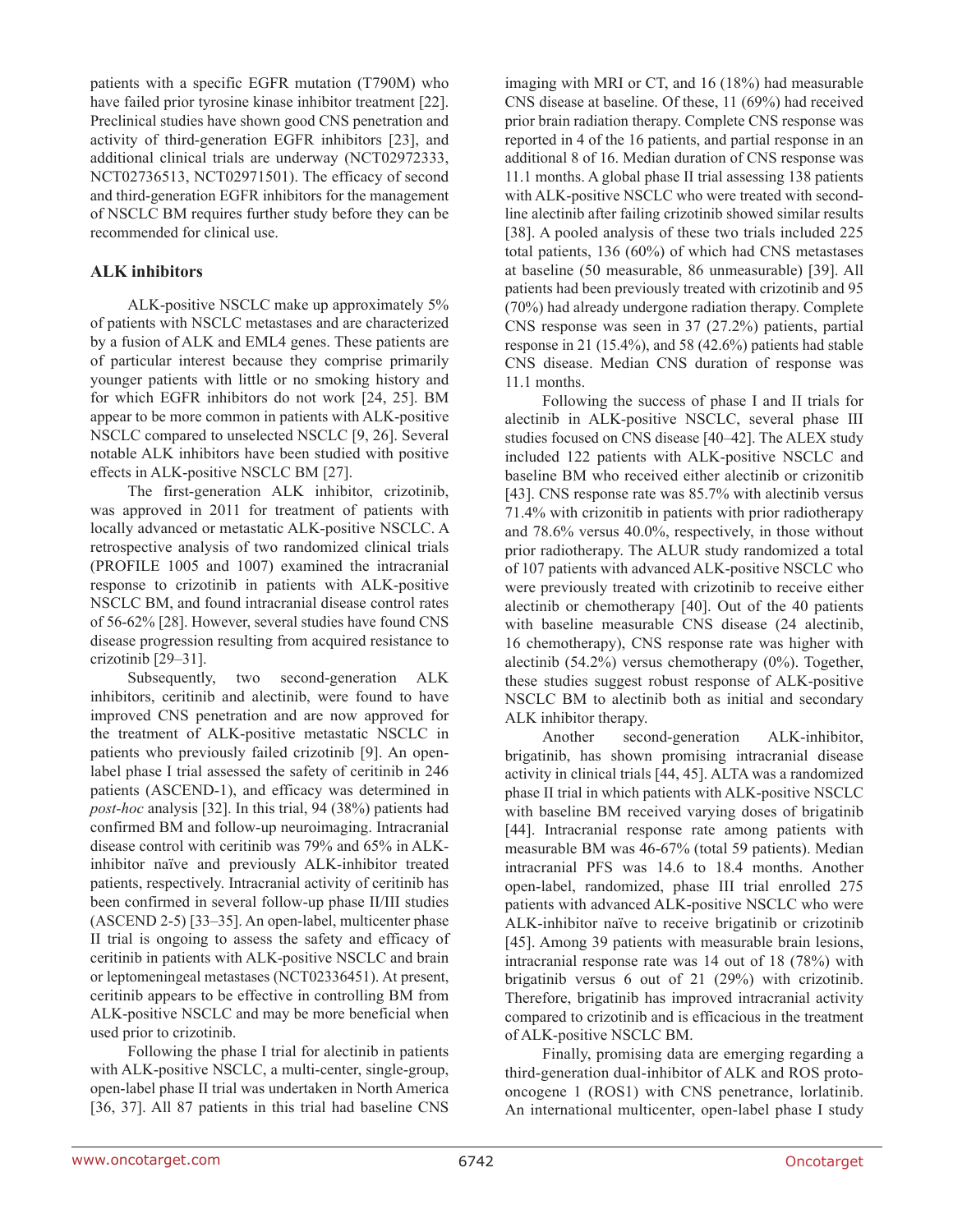**Table 2: Selected clinical studies of targeted treatments for melanoma brain metastases**

| <b>Authors &amp; Year</b>      | <b>Regimen</b>          | <b>Target</b>              | N   |    | $cRR$ (%) PFS (mo) OS (mo)    |         |
|--------------------------------|-------------------------|----------------------------|-----|----|-------------------------------|---------|
| Dummer et al., 2014            | Vemurafenib             | <b>BRAF</b>                | 24  | 84 | 3.9                           | 5.3     |
| McArthur et al., 2017          | Vemurafenib             | <b>BRAF</b>                | 146 | 18 | $3.7 - 4.0$                   | 8.9-9.6 |
| Falchook et al., 2012          | Dabrafenib              | <b>BRAF</b>                | 10  | 90 | 4.2                           | --      |
| Long et al., 2012 (BREAK-MB)   | Dabrafenib              | BRAF <sup>V600E</sup>      | 139 |    | 30.8-39.2 16.1-16.6 31.4-33.1 |         |
| Davies et al., 2017 (COMBI-MB) | Dabrafenib + trametinib | BRAF <sup>V600E</sup> /MEK | 76  | 58 | 5.6                           | 10.8    |

Abbreviations: cRR: CNS response rate; mo: months; *N*: # patients; OS: overall survival; PFS: progression free survival

enrolled 54 patients with advanced ALK-positive or ROS1-positive NSCLC to receive lorlatinib at varying doses, including 24 with baseline measurable BM [46]. Of these, 11 of 24 had intracranial objective response to the treatment drug (7 complete, 4 partial). This was followed by a phase II study which included 276 patients with ALK- or ROS1-positive NSCLC who underwent treatment with lorlatinib [47]. Study patients were divided into 6 cohorts on the basis of ALK and ROS1 status and previous therapy with crizotinib, other ALKinhibitors, or chemotherapy. In patients with measurable baseline BM, objective intracranial responses were noted in 53.1-87.0% of patients with ALK-positive NSCLC. Lorlatinib is currently undergoing a phase III trial comparing its efficacy against crizotinib as firstline treatment for ALK-positive NSCLC (NCT02927340 and NCT03052608). Overall, lorlatinib demonstrates strong activity against ALK-positive NSCLC BM and may also be efficacious for ROS1-positive NSCLC.

# **MELANOMA BRAIN METASTASES**

The prevalence of BM in patients with malignant melanoma is as high as 50-75%, and survival of patients with multiple BM is generally 6 months or less [48–50]. Because patients with melanoma BM frequently have multiple small metastases, systemic targeted therapy is an attractive treatment option (Table 2) [9, 51, 52].

## **BRAF-inhibitors**

The proto-oncogene BRAF is mutated in approximately 50% of malignant melanomas [53], and BRAF-mutant melanoma is associated with a higher rate of CNS involvement (24%) compared with BRAF wild type melanomas (12%) [54]. At present, two BRAFinhibitors, vemurafenib and dabrafenib, are approved for the treatment of advanced malignant melanoma. An openlabel phase II trial treated 24 patients with nonresectable, previously treated BRAF-mutated melanoma BM using vemurafenib [55]. In this cohort, median OS was 5.3 months and PFS was 3.9 months. Among 19 patients with measurable intracranial disease at baseline, 3 (16%) experienced partial response and 13 (68%) had stable intracranial disease. Another multicenter, open-label phase II trial examined the response of BM from BRAF-mutated melanoma to vemurafenib [56]. The study included 90 patients with previously untreated BM (cohort 1), and 56 patients who had received prior treatment for their BM (cohort 2). Overall intracranial response rate was 16 out of 90 (18%) in cohort 1, including two complete responses and 14 partial responses. Median OS and PFS were 8.9 and 3.7 months in cohort 1, respectively, and 9.6 and 4.0 months in cohort 2, respectively. Together, these studies suggest a modest response of intracranial disease to vemurafenib in BRAF-mutant melanoma.

Use of dabrafenib to treat melanoma BM has been explored in a phase I trial involving 184 patients who received the drug for incurable solid tumors [57]. Out of 10 patients who had asymptomatic, untreated BM, 9 had decrease in size of their BM, and 4 had complete resolution. Median PFS was 4.2 months in this subset of patients. A subsequent multicenter, open-label phase II trial included 172 patients with melanoma BM who were treated with dabrafenib [58]. Patients were divided by prior local treatment status and by type of BRAFmutation (BRAF<sup>V600E</sup> or BRAF<sup>V600K</sup>). Out of 74 patients with previously untreated BM and BRAF<sup>V600E</sup> mutations, 29 (39.2%) had an overall intracranial response. Out of 65 patients who *had* undergone prior local treatment for BM and had BRAFV600E mutations, 20 (30.8%) achieved overall intracranial response. OS and PFS were 33.1 and 16.1 months, respectively, for untreated patients, and 31.4 and 16.6 months, respectively, for previously treated patients. Response rates, OS, and PFS were lower in patients with BRAFV600K-mutant melanoma. Overall, dabrafenib has activity against BRAFV600E-mutant melanoma BM regardless of prior local treatment status.

## **BRAF- and MEK-inhibitor combination therapy**

One major challenge in treating metastatic melanoma with BRAF-inhibitors is the 13 development of resistance secondary to upregulation of other proteins in the Ras-Raf-MEK14 MAPK pathway, such as RAF1 (C-RAF) or RAS. This can lead to increased tumor cell 15 proliferation and even to the development of secondary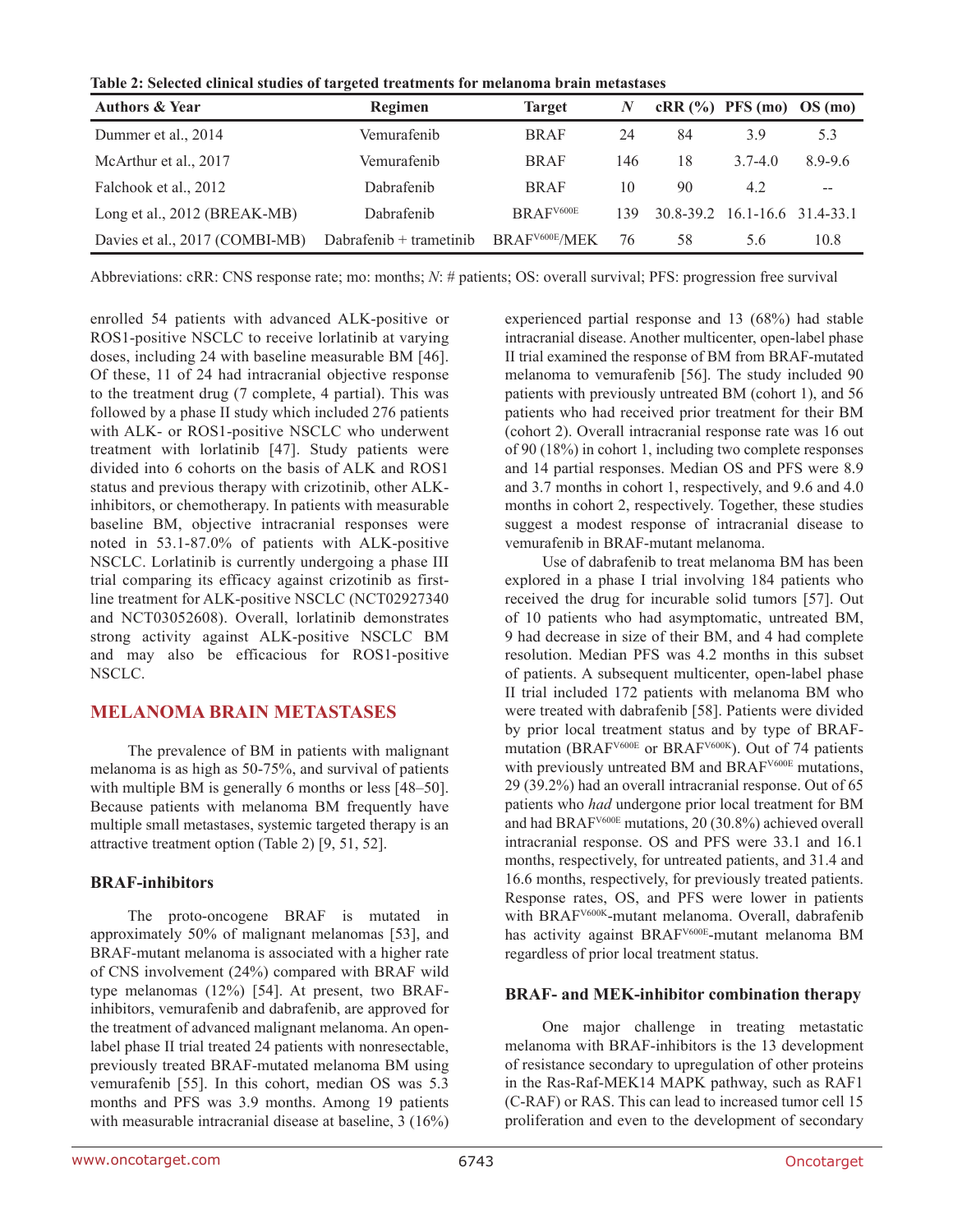skin tumors such as squamous cell 16 carcinomas [59–62]. This finding has led to trials combining treatment with BRAF-inhibitors and 17 the MEK-inhibitor, trametinib. An open-label phase III trial investigated the efficacy of 18 dabrafenib and trametinib combination treatment in 704 patients with BRAF-mutated metastatic 19 melanoma [63]. The study found that first-line combination dabrafenib-trametinib led to 20 improved 12 months OS (72% versus 65%) and longer median PFS (11.4 versus 7.3 months) 21 compared to vemurafenib monotherapy. This was followed by a multicenter, open-label, phase II 22 trial (COMBI-MB) that examined intracranial response to combination dabrafenib-trametinib in 23 patients with BRAF-mutant melanoma BM [64]. The study found intracranial response in 44 of 1376 (58%) patients, OS of 10.8 months, and PFS of 5.6 1 months in patients with BRAFV600E-2 mutant, asymptomatic BM with no prior local treatment. Overall, patients appear to benefit 3 clinically from dabrafenib-trametinib as evidenced by median OS of 10.1-24.3 versus 3.4 months 4 in historical controls treated with WBRT alone.

#### **BREAST CANCER BRAIN METASTASES**

Breast cancer is the most common cancer in women, and 10-20% of breast cancer patients have BM [65, 66]. Breast cancers can be classified on the basis of estrogen receptor, progesterone receptor, and human epidermal growth factor receptor 2 (HER2) status. HER2 overexpression is present in approximately 25-30% of breast cancers, and these are 2-4 times more likely to result in BM [9]. Thus far, only HER2-positive breast cancers have found success in targeted therapy for BM (Table 3) [67, 68].

Trastuzumab is a monoclonal humanized antibody directed against the extracellular domain of HER2 and is highly effective for the treatment of HER2-positive breast cancer [69–71]. Although trastuzumab cannot cross the intact BBB due to its large molecular size, studies have suggested trastuzumab penetration in BM secondary to BBB breakdown [72]. Retrospective studies have shown response of BM to intravenous trastuzumab [73], and prospective trials assessing the efficacy of trastuzumab in the treatment of HER2-positive breast cancer BM are underway (NCT02571530 and NCT01325207). Currently, however, evidence for the use of trastuzumab in the treatment of breast cancer BM is still accumulating.

Lapatinib is a small receptor tyrosine kinase inhibitor that interferes with both HER2 and EGFR signaling and is believed to cross the BBB, albeit to a limited extent in the commonly used dosing regimen [74]. An open-label, multicenter phase II trial included 242 patients with HER2-positive breast cancer and BM who had been treated with trastuzumab and a combination of WBRT and SRS, followed by lapatinib [75]. CNS partial response was seen in 6% of patients, stable disease in

37%, and progressive disease in 46%. There were no complete responses. OS in the study was 6.4 months and PFS was 2.4 months. An extension of the trial included 50 patients who received additional treatment with lapatinib plus capecitabine, resulting in CNS partial response rate of 20% (no complete responses) and PFS of 3.7 months. The LANDSCAPE trial was an open-label, multicenter phase II trial that evaluated the response of radiationnaïve HER2-positive breast cancer BM to first-line lapatinib-capecitabine [76]. Out of the total 45 patients, partial CNS responses were seen in 29 (66%), median OS was 17 months, and PFS was 5.5 months. Clinical trials investigating the efficacy of lapatinib in combination with WBRT or SRS for treatment of HER2-positive breast cancer BM are ongoing (NCT01622868). Two additional dual HER2 and EGFR inhibitors, afatinib and neratinib, are undergoing clinical trials for treatment of BM from HER2-positive breast cancer with promising results [77, 78]. In summary, dual HER2 and EGFR inhibitors exhibit modest CNS activity and may be used in the management of HER2-positive breast cancer BM.

Trastuzumab emtansine (T-DM1) is an antibodydrug conjugate of trastuzumab and the cytotoxic microtubule-inhibitor DM1 (also known as emtansine). This was approved for the treatment of metastatic HER2 positive breast cancer based on the phase III EMILIA trial which compared T-DM1 with lapatinib plus capecitabine and found improved PFS, OS, and objective response rate for T-DM1 [79]. A subsequent retrospective analysis of the EMILIA trial looked at the response rates of patients with BM at baseline and found significantly longer OS in those treated with T-DM1 (26.8 months) compared to lapatinib-capecitabine (12.9 months) [80]. A study examining T-DM1 as primary systemic therapy for BM from HER2-positive breast cancer found clinical benefit for CNS disease in 5 of 10 patients [81]. T-DM1 demonstrated CNS activity for HER2-positive breast cancer BM, but additional clinical studies are needed due to the small sample size and retrospective nature of existing evidence.

## **IMMUNE CHECKPOINT INHIBITORS**

Cancer immunotherapy refers to the modulation of the host's immune system to treat malignancies and includes the use of checkpoint inhibitors (anti-CTLA-4 and anti-PD-1/PD-L1 antibodies) to amplify the patient's own antitumor immune response [7]. Checkpoint inhibitors have previously shown strong efficacy in extracranial advanced melanoma and NSCLC. However, the intracranial immune response is highly regulated and most checkpoint inhibitor clinical trials have excluded patients with BM [82]. More recent studies have yielded promising results regarding the use of checkpoint inhibitors for treatment of melanoma and NSCLC BM, and additional trials are underway (Table 4) [51, 83].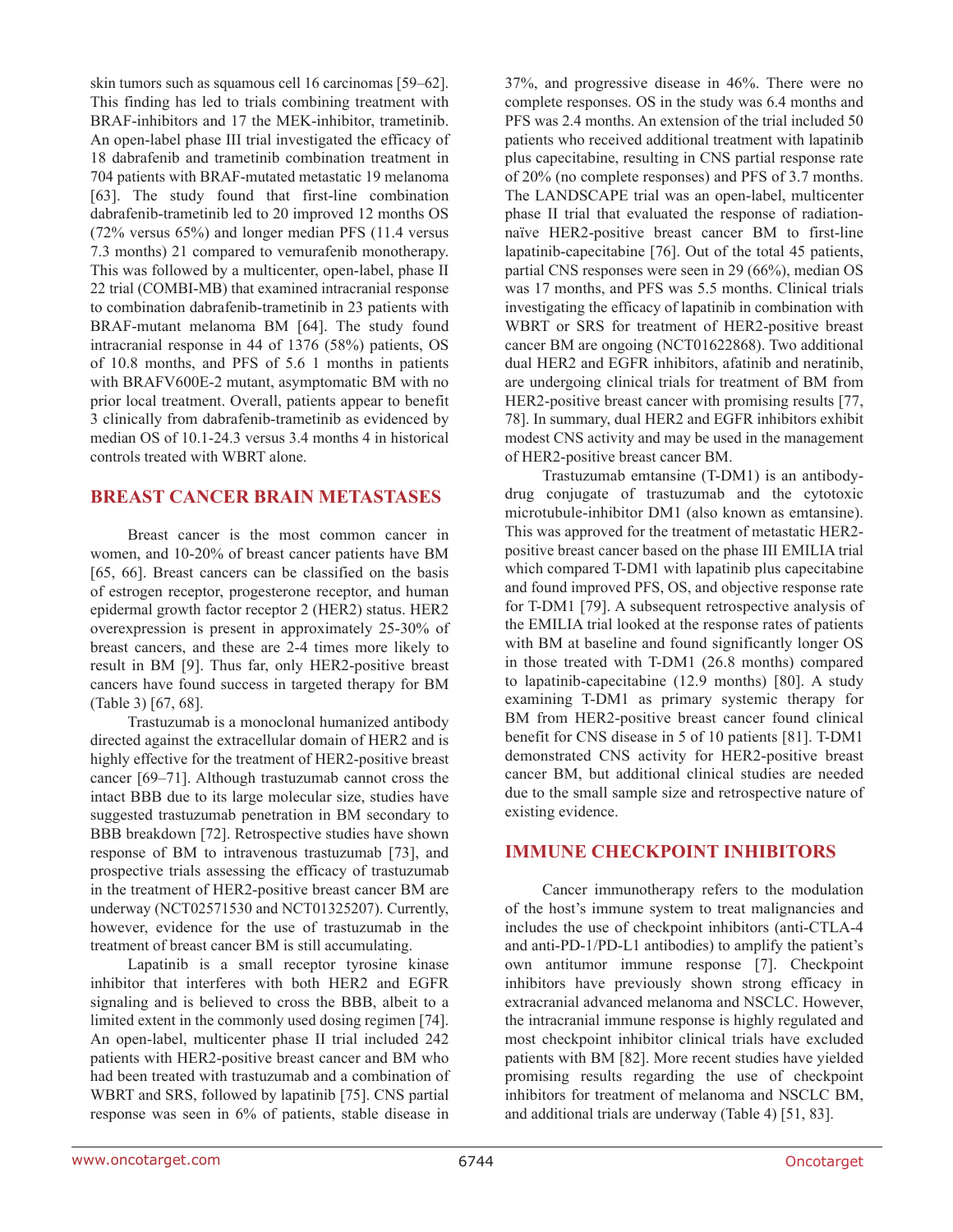**Table 3: Selected clinical studies of targeted treatments for HER2-positive breast cancer brain metastases**

| <b>Authors &amp; Year</b>            | Regimen                      | <b>Target</b>    | N   | cRR(%)   | PFS (mo)    | OS(mo)                                |
|--------------------------------------|------------------------------|------------------|-----|----------|-------------|---------------------------------------|
| Lin et al., 2009                     | Lapatinib $+/-$ capecitabine | HER2/EGFR        | 242 | $6 - 20$ | 24-37       | 6.4                                   |
| Bachelot et al., 2013<br>(LANDSCAPE) | Lapatinib $+$ capecitabine   | HER2/EGFR        | 45  | 66       | 5.5         | 17                                    |
| Freedman et al., 2019                | Neratinib $+$ capecitabine   | HER2/EGFR        | 49  | 33-49    | $3.1 - 5.5$ | $13.3 - 15.1$                         |
| Krop et al., 2015 (EMILIA)           | T-DM1                        | HER <sub>2</sub> | 45  | $- -$    | 5.9         | 26.8                                  |
| Bartsch et al., 2015                 | T-DM1                        | HER <sub>2</sub> | 10  | 50       | 5           | $\hspace{0.05cm}$ – $\hspace{0.05cm}$ |

Abbreviations: cRR: CNS response rate; mo: months; *N*: # patients; OS: overall survival; PFS: progression free survival; T-DM1: trastuzumab emtansine.

| <b>Authors &amp; Year</b>             | Regimen           | <b>Mechanism</b>                            | Primary cancer $N$ cRR $(\%)$ PFS (mo) OS (mo) |    |           |                |             |  |
|---------------------------------------|-------------------|---------------------------------------------|------------------------------------------------|----|-----------|----------------|-------------|--|
| Margolin et al., 2012                 | IPI               | CTLA-4                                      | Melanoma                                       | 72 | $10 - 25$ | $-$            | $3.7 - 7.0$ |  |
| Di Giacomo et al.,<br>2012 (NIBIT-M1) | $IPI + FTM$       | CTLA-4                                      | Melanoma                                       | 20 | 50        | 3.0            | 12.7        |  |
| Kluger et al., 2019                   | Pembrolizumab     | $PD-1/PD-1.1$                               | Melanoma                                       | 23 | 26        | $\overline{2}$ | 17          |  |
| Goldberg et al., 2016                 | Pembrolizumab     | $PD-1/PD-1.1$                               | <b>NSCLC</b>                                   | 18 | 33        | $-$            | 7.7         |  |
| Tawbi et al., 2018                    | $Nivolumab + IPI$ | $PD-1/PD-L1 + CTLA-4$                       | Melanoma                                       | 94 | 55        | $-$            |             |  |
| Long et al., $2018$                   |                   | Nivolumab $+/-$ IPI PD-1/PD-L1 $+/-$ CTLA-4 | Melanoma                                       | 76 | $6 - 46$  | $2.3-NR$       | $5.1-NR$    |  |

**Table 4: Selected clinical studies of immune checkpoint inhibitors for brain metastases**

Abbreviations: cRR: CNS response rate; FTM: fotemustine; IPI: ipilimumab; mo: months; *N*: # patients; NR: not reached; OS: overall survival; PFS: progression free survival.

## **Anti-CTLA-4 antibody**

Ipilimumab is a monoclonal antibody directed against CTLA-4, which is involved in downregulating cytotoxic T-cell production, and is approved for treatment of metastatic melanoma [84]. Systemic response rates in melanoma patients range from 11-21%, with better response reported in patients with BRAF wild-type melanoma with PD-L1 expression [85, 86]. Intracranial activity of ipilimumab was first described in a post hoc analysis of a phase III trial which included 82 patients with asymptomatic BM and found reduced mortality with the agent [87]. This was followed by an open-label phase II study of ipilimumab that included 72 patients (51 asymptomatic, 21 symptomatic) with melanoma BM [88]. Intracranial response was seen in 13 of 51 (25%) asymptomatic patients and two of 21 (10%) symptomatic patients. Median OS was 7.0 months in asymptomatic and 3.7 months in symptomatic patients. Another openlabel phase II trial administered combination ipilimumabfotemustine to patients with metastatic melanoma with and without CNS involvement (NIBIT-M1) [89]. The study included data on 20 patients with asymptomatic BM who had intracranial response rate of 10 out of 20 (50%), median OS of 12.7 months, and PFS of 3.0 months.

Following the optimistic results of the phase II trial, a phase III trial comparing fotemustine versus fotemustineipilimumab versus ipilimumab-nivolumab in melanoma patients with BM is currently underway (NIBIT-M2, NCT02460068). In summary, the anti-CTLA-4 antibody ipilimumab has demonstrated efficacy against melanoma BM and additional data are accruing.

## **Anti-PD-1/PD-L1 antibodies**

Nivolumab and pembrolizumab are anti-PD-1/PD-L1 antibodies which have been approved for advanced melanoma and NSCLC [7]. They have been found to be superior to ipilimumab for advanced melanoma with systemic response rates ranging from 33-57%, but these studies excluded patients with BM [85, 90]. A recently completed single-center, phase II study of pembrolizumab enrolled melanoma and NSCLC patients with newly diagnosed asymptomatic or progressing BM who did not require immediate treatment with steroids. Among the 18 NSCLC patients, intracranial response rate was six (33%, four complete and two partial), and median OS was 7.7 months [91]. In the 23 melanoma patients, intracranial response rate was six (26%, four complete and two partial), OS was 17 months, and PFS was 2 months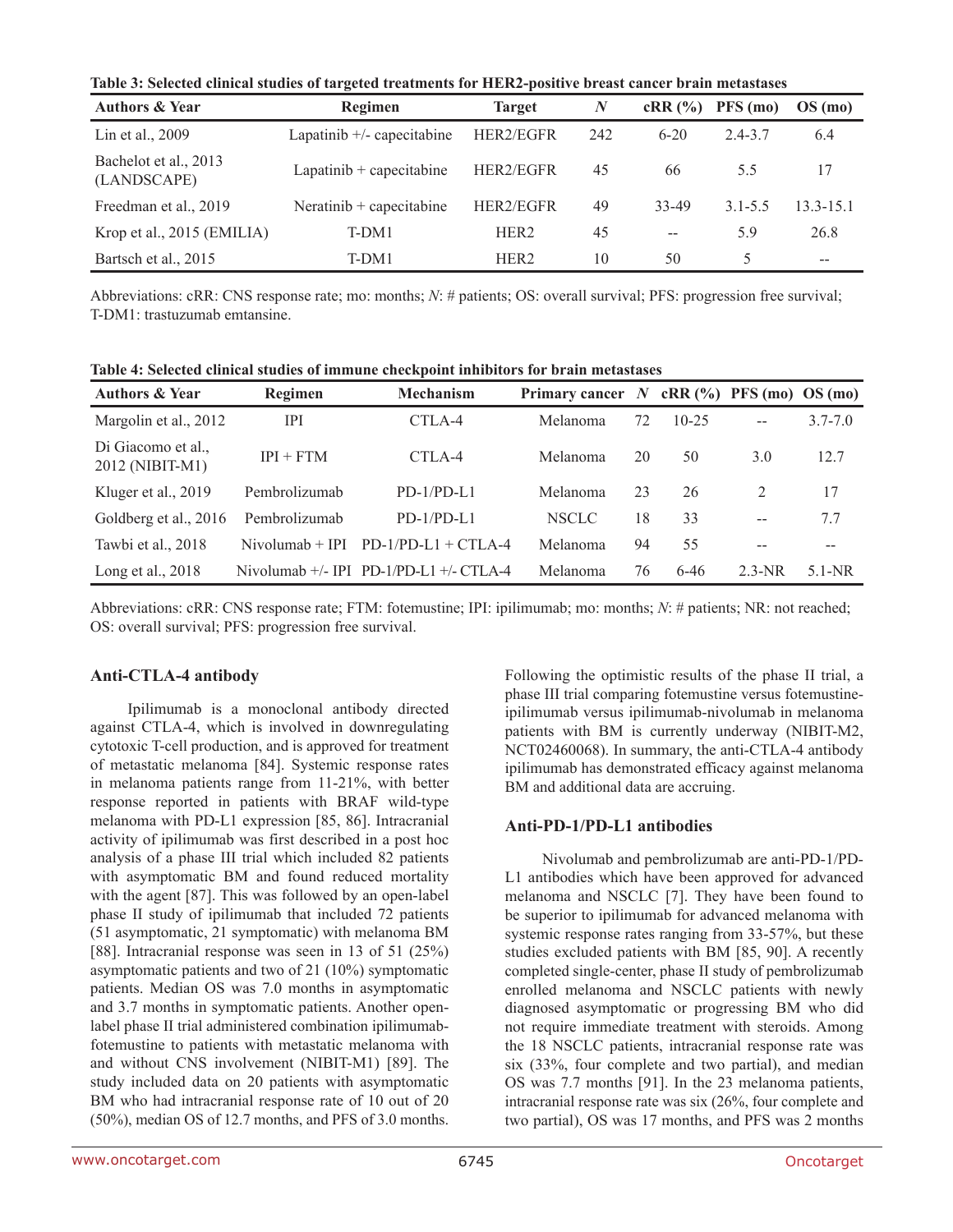[92]. Another multicenter phase II trial of ipilimumabnivolumab included data on 94 patients with advanced melanoma and asymptomatic BM [93]. This study found intracranial response rate of 55% (24 complete, 28 partial responses). Finally, a multicenter, open-label, randomized phase II trial reported on 60 patients with melanoma and asymptomatic BM with no previous local therapy who received ipilimumab-nivolumab (cohort A) or nivolumab alone (cohort B) [94]. The study also included 16 patients with BM who had neurological symptoms, leptomeningeal disease, or local therapy failure and underwent therapy with nivolumab alone (cohort C). Intracranial response rates were 16 of 35 (46%) in cohort A, five of 25 (20%) in cohort B, and one of 16 (6%) in cohort C. Median OS was not yet reached in cohort A, was 18.5 months in B, and was 5.1 months in C. Median intracranial PFS was not reached in cohort A, was 2.5 months in B, and was 2.3 months in C. Overall, the anti-PD-1/PD-L1 antibodies, nivolumab and pembrolizumab, appear to be effective in treating intracranial manifestations of metastatic melanoma; pembrolizumab may also be efficacious in managing NSCLC BM.

#### **Predicting response to immune checkpoint inhibitors**

The identification of biomarkers to predict response to immune checkpoint inhibitors has been explored in recent years. Histopathological studies have demonstrated critical links between tumor-infiltrating immune cell density and distribution, PD-1 expression in immune cells, and PD-L1 expression in tumor cells with overall disease prognosis in patients with lung cancer and melanoma BM [82, 95–97]. For instance, high tumor PD-L1 expression has been widely explored as a potential predictive biomarker for selecting patients who will derive benefit from anti-PD-1/PD-L1 therapy in primary NSCLC and melanoma, but studies have not specifically focused on BM [98, 99]. Furthermore, interferon-γ is an important regulator of immunity that is produced by natural killer and activated T-cells and induces PD-L1 expression as an adaptive response to endogenous antitumor immunity in numerous primary extracranial cancer cells, as well as in multiple components of the glioma microenvironment [100, 101]. Expression of interferon-γ and interferon-γinducible genes correlate with response to anti-PD-1/ PD-L1 agents in primary melanoma and NSCLC: patients with both interferon-γ and PD-L1-positivity (as defined by greater than 25% of tumor cells) demonstrated the highest response rates [100, 102, 103]. Additionally, high somatic mutational burden as characterized by wholeexome sequencing or various next generation sequencing panels has been correlated with sustained clinical benefit from immune checkpoint inhibitors in a growing number of extracranial cancers including melanoma, NSCLC, urothelial cancer, and head and neck squamous cell carcinoma [104–107]. Both FoundationOne CDx and MSK-IMPACT sequencing panels have been approved by the FDA for measurement of tumor mutational burden [108]. Finally, studies have suggested that activation of the Ras-MAPK pathway may be a useful biomarker for predicting response to immune checkpoint inhibitors [109–111]. In general, although these biomarkers show promise in primary NSCLC and melanoma, additional studies validating their ability to predict response to immunotherapy specifically in intracranial disease are still needed.

# **IMPLICATIONS FOR PRACTICE AND FUTURE DIRECTIONS**

For targeted agents and immune checkpoint inhibitors, baseline MRI should be performed within a month prior to initiating treatment, followed by an image approximately every two to three months for the first year and an increasing interval thereafter. This interval has not been studied rigorously, but allows early detection of treatment failure and switching to more traditional therapies if indicated.

To assess patients receiving immunotherapy, the immunotherapy Response Assessment for Neuro-Oncology (iRANO) criteria were developed [112]. Importantly, if the contrast-enhanced MRI suggests progression within the first 6 months of treatment, there should be a confirmation image before stopping therapy. The goal of this recommendation is to allow for the possibility that significant enhancement may reflect an inflammatory response to the tumor, and an efficacious response. Waiting for this confirmatory MRI, optimally up to three months later, is dependent on the patient being clinically stable. This is a complicated point, as advancing symptoms may be secondary to a worsening brain lesion, regardless of the etiology being anti-tumor inflammation or tumor progression. Another point is that after treatment with immunotherapy, new enhancing lesions may appear as a result of anti-tumor responses against previously unknown but present lesions that were not detected on MRI. In this case, new changes on an MRI reflect response and not treatment failure. Lastly, if there has been a decrease in steroids within two weeks of MRI, the MRI-detected lesion cannot necessarily be called progressive, but rather non-evaluable. Patients with significant changes by iRANO criteria after 6 months of initiating immunotherapy are considered as no longer deriving benefit.

MRI sequences such as perfusion and cerebral blood volume are used in some centers to try to distinguish between inflammation and tumor progression, but there is little validation data published. PET/MRI is another potentially useful tool. A hypometabolic lesion on PET/MRI increases the confidence that the change is less likely tumor progression; however, there are not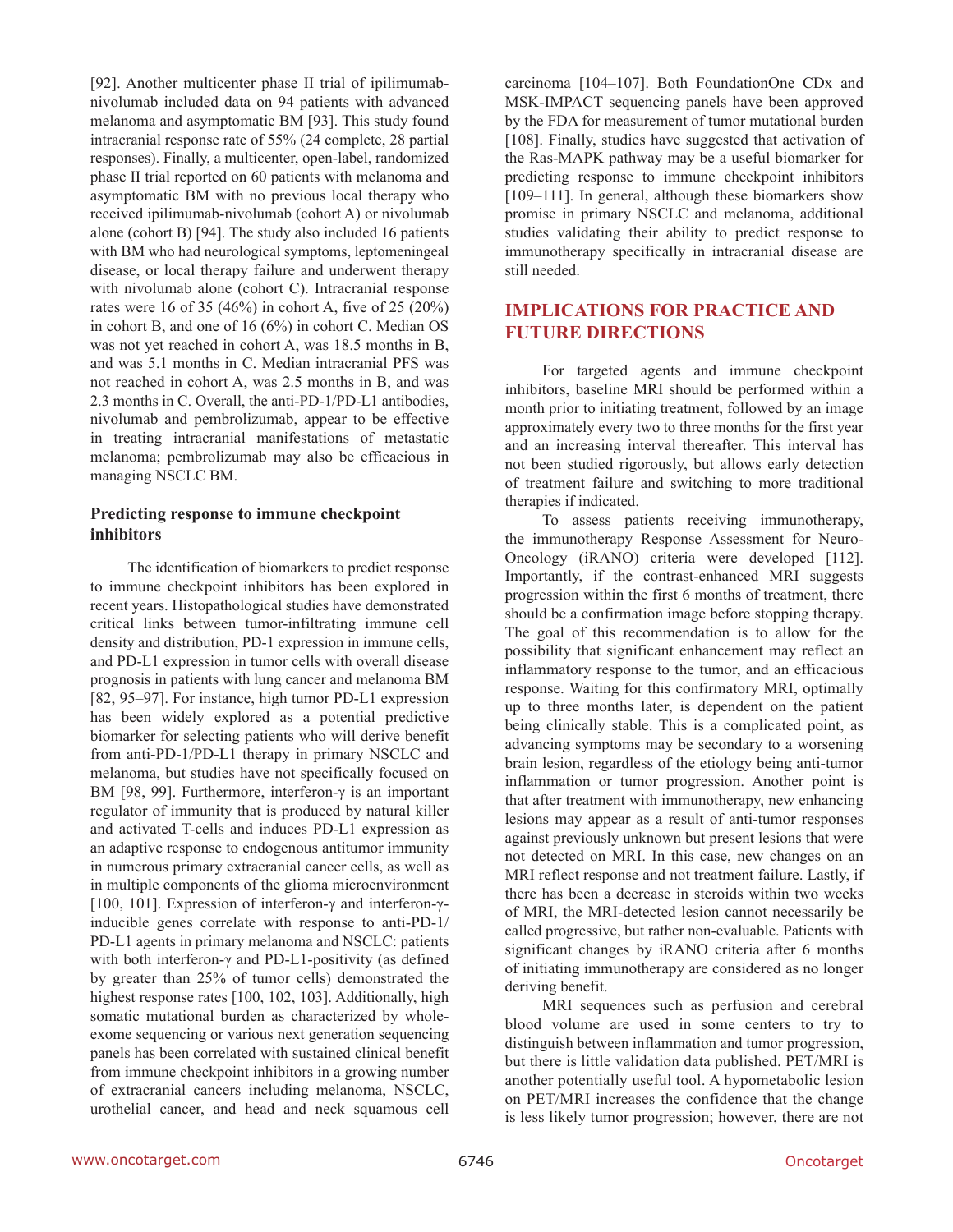yet norms to define how much avidity inflammatory responses may have.

Finally, additional phase 0 trials are needed to test whether targeted systemic therapies are penetrating BM. These trials would involve upfront treatment with targeted agents followed by surgical resection and ideally both determination of drug concentration and evidence of "on-target" activity within resected tissue. Such trials could have the additional benefit of validating surrogate response biomarkers, which would optimally be less invasive than needle biopsy or surgical resection.

# **CONCLUSIONS**

Local treatment with surgery, SRS, and WBRT remain the mainstays of therapy for BM, but emerging evidence regarding the efficacy of targeted systemic treatments and immunotherapy continues to accumulate. For NSCLC, numerous clinical trials have demonstrated CNS activity for inhibitors of EGFR and ALK. Systemic therapy using BRAF-inhibitors with and without trametinib has resulted in encouraging outcomes for patients with melanoma BM. Several targeted options are available for breast cancer BM that overexpress HER2. Immune checkpoint inhibitors including anti-CTLA-4 and anti-PD-1/PD-L1 antibodies are yielding impressive responses in melanoma and NSCLC BM. Management of eligible patients will require increased multidisciplinary discussion incorporating novel systemic treatment approaches prior or in addition to local therapy. In these cases, close follow-up with CNS imaging is necessary to evaluate response to targeted agents, with surgery or radiation as alternatives at disease progression.

#### **Author contributions**

R.H.H. and A.H.K. were involved in conception and design of the article. R.H.H. drafted the article. All authors critically revised and reviewed the submitted version of the manuscript. A.H.K. performed study supervision.

## **CONFLICTS OF INTEREST**

A.H.K. received research grants from Monteris Medical and Stryker, which have no direct relation with this study. G.P.D. is a co-founder of Immunovalent, which is unrelated to this study. MGC receives royalties from UpToDate and research support from Neoimmunetech, which do not have direct relation to this study.

## **FUNDING**

This work was in part funded by the Christopher Davidson and Knight Family Fund as well as the Duesenberg Research Fund (both to A.H.K.). This work was partly supported by National Institute of Neurological Disorders and Stroke of the National Institutes of Health (NIH) under award number R01NS107833 (M.G.C.). The content is solely the responsibility of the authors and does not necessarily represent the official views of the National Institutes of Health.

# **REFERENCES**

- 1. Chamberlain MC, Baik CS, Gadi VK, Bhatia S, Chow LQ. Systemic therapy of brain metastases: non-small cell lung cancer, breast cancer, and melanoma. Neuro Oncol. 2017; 19:i1–i24. https://doi.org/10.1093/neuonc/now197. [\[PubMed\]](https://www.ncbi.nlm.nih.gov/pubmed/28031389)
- 2. Patchell RA, Tibbs PA, Walsh JW, Dempsey RJ, Maruyama Y, Kryscio RJ, Markesbery WR, Macdonald JS, Young B. A randomized trial of surgery in the treatment of single metastases to the brain. N Engl J Med. 1990; 322:494–500. https://doi.org/10.1056/NEJM199002223220802. [\[PubMed\]](https://www.ncbi.nlm.nih.gov/pubmed/2405271)
- 3. Elder JB, Nahed BV, Linskey ME, Olson JJ. Congress of Neurological Surgeons Systematic Review and Evidence-Based Guidelines on the Role of Emerging and Investigational Therapties for the Treatment of Adults With Metastatic Brain Tumors. Neurosurgery. 2019; 84:E201–E3. https://doi.org/10.1093/neuros/nyy547. [\[PubMed\]](https://www.ncbi.nlm.nih.gov/pubmed/30629215)
- 4. Nahed BV, Alvarez-Breckenridge C, Brastianos PK, Shih H, Sloan A, Ammirati M, Kuo JS, Ryken TC, Kalkanis SN, Olson JJ. Congress of Neurological Surgeons Systematic Review and Evidence-Based Guidelines on the Role of Surgery in the Management of Adults With Metastatic Brain Tumors. Neurosurgery. 2019; 84:E152–E5. https://doi.org/10.1093/neuros/nyy542. [\[PubMed\]](https://www.ncbi.nlm.nih.gov/pubmed/30629227)
- 5. Eichler AF, Chung E, Kodack DP, Loeffler JS, Fukumura D, Jain RK. The biology of brain metastases-translation to new therapies. Nat Rev Clin Oncol. 2011; 8:344–56. https://doi.org/10.1038/nrclinonc.2011.58. [\[PubMed\]](https://www.ncbi.nlm.nih.gov/pubmed/21487419)
- 6. Shonka N, Venur VA, Ahluwalia MS. Targeted Treatment of Brain Metastases. Curr Neurol Neurosci Rep. 2017; 17:37. https://doi.org/10.1007/s11910-017-0741-2. [\[PubMed\]](https://www.ncbi.nlm.nih.gov/pubmed/28326470)
- 7. Berghoff AS, Venur VA, Preusser M, Ahluwalia MS. Immune Checkpoint Inhibitors in Brain Metastases: From Biology to Treatment. Am Soc Clin Oncol Educ Book. 2016; 35:e116–22. https://doi.org/10.14694/EDBK\_100005. [\[PubMed\]](https://www.ncbi.nlm.nih.gov/pubmed/27249713)
- 8. Liao BC, Lin CC, Yang JC. Second and thirdgeneration epidermal growth factor receptor tyrosine kinase inhibitors in advanced nonsmall cell lung cancer. Curr Opin Oncol. 2015; 27:94–101. https://doi.org/10.1097/CCO.0000000000000164. [\[PubMed\]](https://www.ncbi.nlm.nih.gov/pubmed/25611025)
- 9. Di Lorenzo R, Ahluwalia MS. Targeted therapy of brain metastases: latest evidence and clinical implications. Ther Adv Med Oncol. 2017; 9:781–96. https://doi.org/10.1177/1758834017736252. [\[PubMed\]](https://www.ncbi.nlm.nih.gov/pubmed/29449898)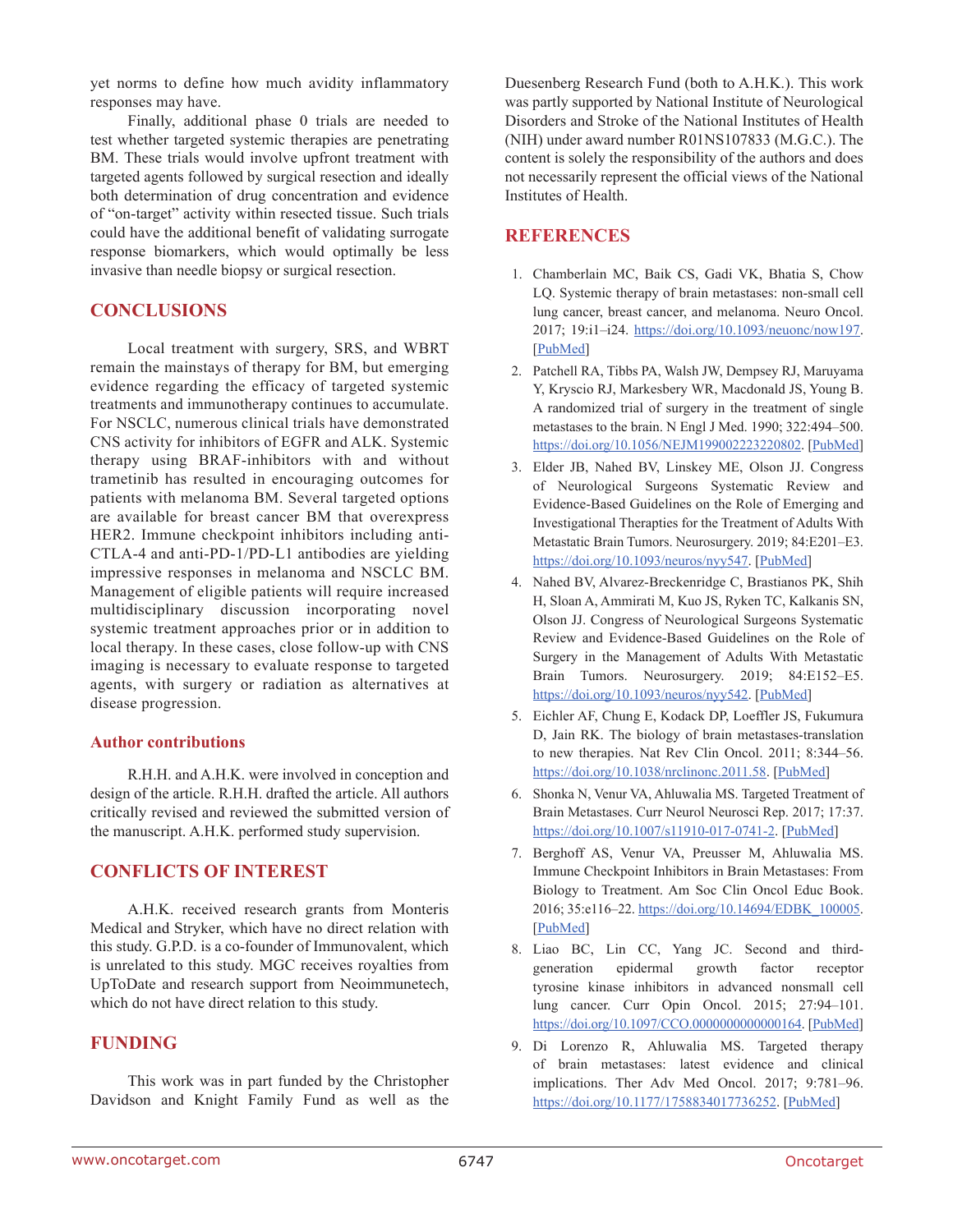- 10. Sorensen JB, Hansen HH, Hansen M, Dombernowsky P. Brain metastases in adenocarcinoma of the lung: frequency, risk groups, and prognosis. J Clin Oncol. 1988; 6:1474–80. https://doi.org/10.1200/JCO.1988.6.9.1474. [\[PubMed\]](https://www.ncbi.nlm.nih.gov/pubmed/3047337)
- 11. Barnholtz-Sloan JS, Sloan AE, Davis FG, Vigneau FD, Lai P, Sawaya RE. Incidence proportions of brain metastases in patients diagnosed (1973 to 2001) in the Metropolitan Detroit Cancer Surveillance System. J Clin Oncol. 2004; 22:2865–72. https://doi.org/10.1200/JCO.2004.12.149. [\[PubMed\]](https://www.ncbi.nlm.nih.gov/pubmed/15254054)
- 12. Sordella R, Bell DW, Haber DA, Settleman J. Gefitinibsensitizing EGFR mutations in lung cancer activate anti-apoptotic pathways. Science. 2004; 305:1163–7. https://doi.org/10.1126/science.1101637. [\[PubMed\]](https://www.ncbi.nlm.nih.gov/pubmed/15284455)
- 13. Park SJ, Kim HT, Lee DH, Kim KP, Kim SW, Suh C, Lee JS. Efficacy of epidermal growth factor receptor tyrosine kinase inhibitors for brain metastasis in nonsmall cell lung cancer patients harboring either exon 19 or 21 mutation. Lung Cancer. 2012; 77:556–60. https://doi.org/10.1016/j.lungcan.2012.05.092. [\[PubMed\]](https://www.ncbi.nlm.nih.gov/pubmed/22677429)
- 14. Sperduto PW, Wang M, Robins HI, Schell MC, Werner-Wasik M, Komaki R, Souhami L, Buyyounouski MK, Khuntia D, Demas W, Shah SA, Nedzi LA, Perry G et al. A phase 3 trial of whole brain radiation therapy and stereotactic radiosurgery alone versus WBRT and SRS with temozolomide or erlotinib for non-small cell lung cancer and 1 to 3 brain metastases: Radiation Therapy Oncology Group 0320. Int J Radiat Oncol Biol Phys. 2013; 85:1312– 8. https://doi.org/10.1016/j.ijrobp.2012.11.042. [\[PubMed\]](https://www.ncbi.nlm.nih.gov/pubmed/23391814)
- 15. Kim JE, Lee DH, Choi Y, Yoon DH, Kim SW, Suh C, Lee JS. Epidermal growth factor receptor tyrosine kinase inhibitors as a first-line therapy for never-smokers with adenocarcinoma of the lung having asymptomatic synchronous brain metastasis. Lung Cancer. 2009; 65:351– 4. https://doi.org/10.1016/j.lungcan.2008.12.011. [\[PubMed\]](https://www.ncbi.nlm.nih.gov/pubmed/19157632)
- 16. Iuchi T, Shingyoji M, Sakaida T, Hatano K, Nagano O, Itakura M, Kageyama H, Yokoi S, Hasegawa Y, Kawasaki K, Iizasa T. Phase II trial of gefitinib alone without radiation therapy for Japanese patients with brain metastases from EGFR-mutant lung adenocarcinoma. Lung Cancer. 2013; 82:282–7. https://doi.org/10.1016/j.lungcan.2013.08.016. [\[PubMed\]](https://www.ncbi.nlm.nih.gov/pubmed/24021541)
- 17. Lee SM, Lewanski CR, Counsell N, Ottensmeier C, Bates A, Patel N, Wadsworth C, Ngai Y, Hackshaw A, Faivre-Finn C. Randomized trial of erlotinib plus wholebrain radiotherapy for NSCLC patients with multiple brain metastases. J Natl Cancer Inst. 2014; 106:dju151. https://doi.org/10.1093/jnci/dju151. [\[PubMed\]](https://www.ncbi.nlm.nih.gov/pubmed/25031274)
- 18. Raben D, Helfrich BA, Chan D, Johnson G, Bunn PA, Jr. ZD1839, a selective epidermal growth factor receptor tyrosine kinase inhibitor, alone and in combination with radiation and chemotherapy as a new therapeutic strategy in non-small cell lung cancer. Semin Oncol. 2002; 29:37–46. <https://doi.org/10.1053/sonc.2002.31521>. [\[PubMed\]](https://www.ncbi.nlm.nih.gov/pubmed/11894012)
- 19. Williams KJ, Telfer BA, Stratford IJ, Wedge SR. ZD1839 ('Iressa'), a specific oral epidermal growth factor receptortyrosine kinase inhibitor, potentiates radiotherapy in a human colorectal cancer xenograft model. Br J Cancer. 2002; 86:1157–61. https://doi.org/10.1038/sj.bjc.6600182. [\[PubMed\]](https://www.ncbi.nlm.nih.gov/pubmed/11953865)
- 20. Welsh JW, Komaki R, Amini A, Munsell MF, Unger W, Allen PK, Chang JY, Wefel JS, McGovern SL, Garland LL, Chen SS, Holt J, Liao Z et al. Phase II trial of erlotinib plus concurrent whole-brain radiation therapy for patients with brain metastases from nonsmall-cell lung cancer. J Clin Oncol. 2013; 31:895–902. https://doi.org/10.1200/JCO.2011.40.1174. [\[PubMed\]](https://www.ncbi.nlm.nih.gov/pubmed/23341526)
- 21. Hoffknecht P, Tufman A, Wehler T, Pelzer T, Wiewrodt R, Schutz M, Serke M, Stohlmacher-Williams J, Marten A, Maria Huber R, Dickgreber NJ Afatinib Compassionate Use C. Efficacy of the irreversible ErbB family blocker afatinib in epidermal growth factor receptor (EGFR) tyrosine kinase inhibitor (TKI)-pretreated non-smallcell lung cancer patients with brain metastases or leptomeningeal disease. J Thorac Oncol. 2015; 10:156–63. https://doi.org/10.1097/JTO.0000000000000380. [\[PubMed\]](https://www.ncbi.nlm.nih.gov/pubmed/25247337)
- 22. Greig SL. Osimertinib: First Global Approval. Drugs. 2016; 76:263–73. https://doi.org/10.1007/s40265-015-0533-4. [\[PubMed\]](https://www.ncbi.nlm.nih.gov/pubmed/26729184)
- 23. Zeng Q, Wang J, Cheng Z, Chen K, Johnstrom P, Varnas K, Li DY, Yang ZF, Zhang X. Discovery and Evaluation of Clinical Candidate AZD3759, a Potent, Oral Active, Central Nervous System-Penetrant, Epidermal Growth Factor Receptor Tyrosine Kinase Inhibitor. J Med Chem. 2015; 58:8200–15. https://doi.org/10.1021/acs.jmedchem.5b01073. [\[PubMed\]](https://www.ncbi.nlm.nih.gov/pubmed/26313252)
- 24. Shaw AT, Yeap BY, Mino-Kenudson M, Digumarthy SR, Costa DB, Heist RS, Solomon B, Stubbs H, Admane S, McDermott U, Settleman J, Kobayashi S, Mark EJ et al. Clinical features and outcome of patients with non-small-cell lung cancer who harbor EML4-ALK. J Clin Oncol. 2009; 27:4247–53. https://doi.org/10.1200/JCO.2009.22.6993. [\[PubMed\]](https://www.ncbi.nlm.nih.gov/pubmed/19667264)
- 25. Wong DW, Leung EL, So KK, Tam IY, Sihoe AD, Cheng LC, Ho KK, Au JS, Chung LP, Pik Wong M University of Hong Kong Lung Cancer Study G. The EML4-ALK fusion gene is involved in various histologic types of lung cancers from nonsmokers with wild-type EGFR and KRAS. Cancer. 2009; 115:1723–33. https://doi.org/10.1002/cncr.24181. [\[PubMed\]](https://www.ncbi.nlm.nih.gov/pubmed/19170230)
- 26. Rangachari D, Yamaguchi N, VanderLaan PA, Folch E, Mahadevan A, Floyd SR, Uhlmann EJ, Wong ET, Dahlberg SE, Huberman MS, Costa DB. Brain metastases in patients with EGFR-mutated or ALK-rearranged nonsmall-cell lung cancers. Lung Cancer. 2015; 88:108–11. https://doi.org/10.1016/j.lungcan.2015.01.020. [\[PubMed\]](https://www.ncbi.nlm.nih.gov/pubmed/25682925)
- 27. Ricciuti B, De Giglio A, Mecca C, Arcuri C, Marini S, Metro G, Baglivo S, Sidoni A, Bellezza G, Crino L, Chiari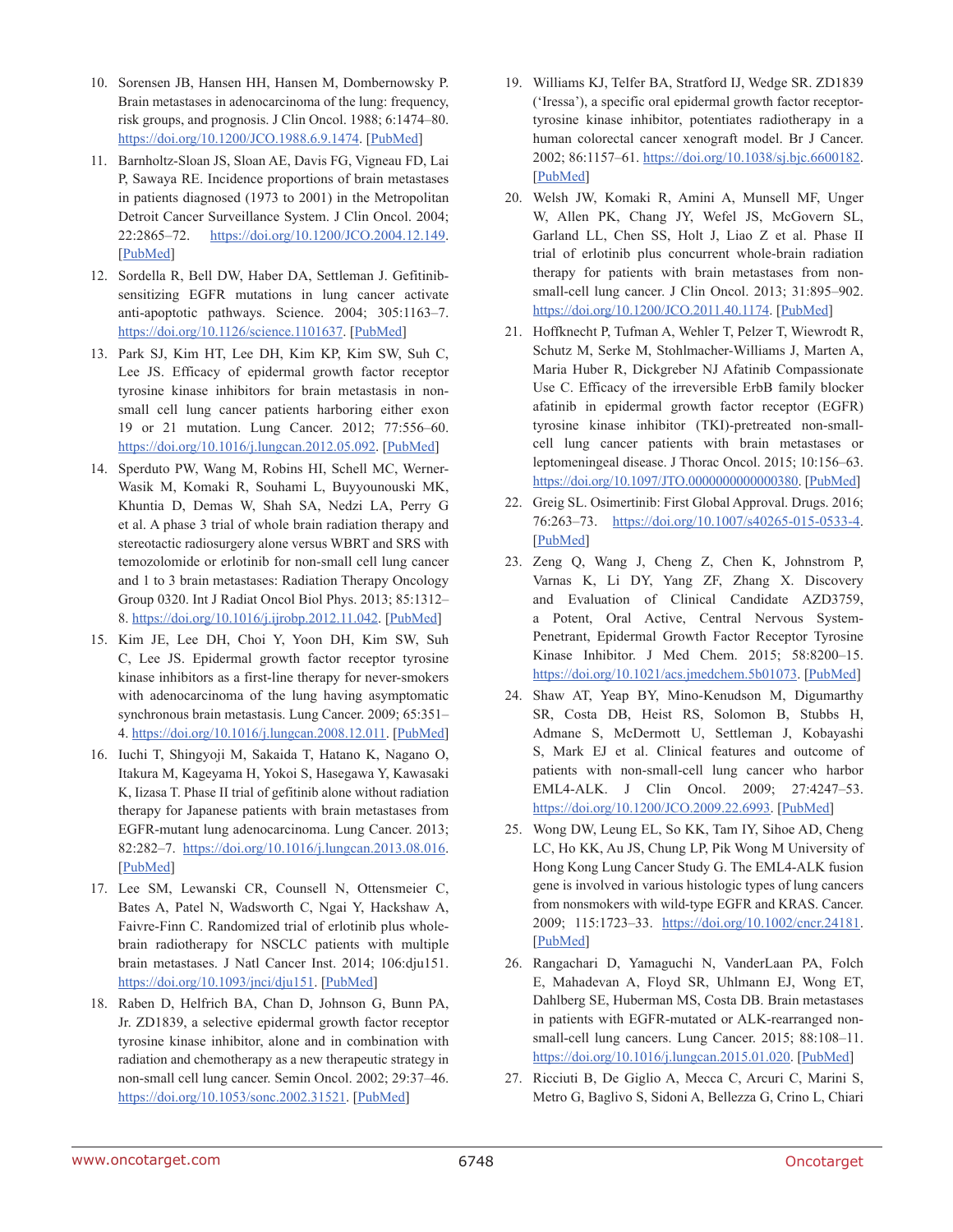R. Precision medicine against ALK-positive non-small cell lung cancer: beyond crizotinib. Med Oncol. 2018; 35:72. https://doi.org/10.1007/s12032-018-1133-4. [\[PubMed\]](https://www.ncbi.nlm.nih.gov/pubmed/29666949)

- 28. Costa DB, Shaw AT, Ou SH, Solomon BJ, Riely GJ, Ahn MJ, Zhou C, Shreeve SM, Selaru P, Polli A, Schnell P, Wilner KD, Wiltshire R et al. Clinical Experience With Crizotinib in Patients With Advanced ALK-Rearranged Non-Small-Cell Lung Cancer and Brain Metastases. J Clin Oncol. 2015; 33:1881–8. https://doi.org/10.1200/JCO.2014.59.0539. [\[PubMed\]](https://www.ncbi.nlm.nih.gov/pubmed/25624436)
- 29. Chun SG, Choe KS, Iyengar P, Yordy JS, Timmerman RD. Isolated central nervous system progression on Crizotinib: an Achilles heel of non-small cell lung cancer with EML4- ALK translocation? Cancer Biol Ther. 2012; 13:1376–83. https://doi.org/10.4161/cbt.22255. [\[PubMed\]](https://www.ncbi.nlm.nih.gov/pubmed/22986231)
- 30. Maillet D, Martel-Lafay I, Arpin D, Perol M. Ineffectiveness of crizotinib on brain metastases in two cases of lung adenocarcinoma with EML4- ALK rearrangement. J Thorac Oncol. 2013; 8:e30–1. https://doi.org/10.1097/JTO.0b013e318288dc2d. [\[PubMed\]](https://www.ncbi.nlm.nih.gov/pubmed/23486270)
- 31. Takeda M, Okamoto I, Nakagawa K. Clinical impact of continued crizotinib administration after isolated central nervous system progression in patients with lung cancer positive for ALK rearrangement. J Thorac Oncol. 2013; 8:654–7. https://doi.org/10.1097/JTO.0b013e31828c28e7. [\[PubMed\]](https://www.ncbi.nlm.nih.gov/pubmed/23584297)
- 32. Kim DW, Mehra R, Tan DSW, Felip E, Chow LQM, Camidge DR, Vansteenkiste J, Sharma S, De Pas T, Riely GJ, Solomon BJ, Wolf J, Thomas M et al. Activity and safety of ceritinib in patients with ALKrearranged non-small-cell lung cancer (ASCEND-1): updated results from the multicentre, open-label, phase 1 trial. Lancet Oncol. 2016; 17:452–63. [https://doi.org/10.1016/S1470-2045\(15\)00614-2](https://doi.org/10.1016/S1470-2045(15)00614-2). [\[PubMed\]](https://www.ncbi.nlm.nih.gov/pubmed/26973324)
- 33. Crino L, Ahn MJ, De Marinis F, Groen HJ, Wakelee H, Hida T, Mok T, Spigel D, Felip E, Nishio M, Scagliotti G, Branle F, Emeremni C et al. Multicenter Phase II Study of Whole-Body and Intracranial Activity With Ceritinib in Patients With ALK-Rearranged Non-Small-Cell Lung Cancer Previously Treated With Chemotherapy and Crizotinib: Results From ASCEND-2. J Clin Oncol. 2016; 34:2866–73. https://doi.org/10.1200/JCO.2015.65.5936. [\[PubMed\]](https://www.ncbi.nlm.nih.gov/pubmed/27432917)
- 34. Shaw AT, Kim TM, Crino L, Gridelli C, Kiura K, Liu G, Novello S, Bearz A, Gautschi O, Mok T, Nishio M, Scagliotti G, Spigel DR et al. Ceritinib versus chemotherapy in patients with ALK-rearranged nonsmall-cell lung cancer previously given chemotherapy and crizotinib (ASCEND-5): a randomised, controlled, open-label, phase 3 trial. Lancet Oncol. 2017; 18:874–86. https://doi.org/10.1016/S1470-2045(17)30339-X. [\[PubMed\]](https://www.ncbi.nlm.nih.gov/pubmed/28602779)
- 35. Soria JC, Tan DSW, Chiari R, Wu YL, Paz-Ares L, Wolf J, Geater SL, Orlov S, Cortinovis D, Yu CJ, Hochmair M, Cortot AB, Tsai CM et al. First-line ceritinib versus platinum-based chemotherapy in advanced ALK-rearranged non-small-cell lung cancer (ASCEND-4): a randomised,

open-label, phase 3 study. Lancet. 2017; 389:917–29. [https://doi.org/10.1016/S0140-6736\(17\)30123-X](https://doi.org/10.1016/S0140-6736(17)30123-X). [\[PubMed\]](https://www.ncbi.nlm.nih.gov/pubmed/28126333)

- 36. Gadgeel SM, Gandhi L, Riely GJ, Chiappori AA, West HL, Azada MC, Morcos PN, Lee RM, Garcia L, Yu L, Boisserie F, Di Laurenzio L, Golding S et al. Safety and activity of alectinib against systemic disease and brain metastases in patients with crizotinibresistant ALK-rearranged non-small-cell lung cancer (AF-002JG): results from the dose-finding portion of a phase 1/2 study. Lancet Oncol. 2014; 15:1119–28. [https://doi.org/10.1016/S1470-2045\(14\)70362-6](https://doi.org/10.1016/S1470-2045(14)70362-6). [\[PubMed\]](https://www.ncbi.nlm.nih.gov/pubmed/25153538)
- 37. Shaw AT, Gandhi L, Gadgeel S, Riely GJ, Cetnar J, West H, Camidge DR, Socinski MA, Chiappori A, Mekhail T, Chao BH, Borghaei H, Gold KA et al. Alectinib in ALK-positive, crizotinib-resistant, nonsmall-cell lung cancer: a single-group, multicentre, phase 2 trial. Lancet Oncol. 2016; 17:234–42. [https://doi.org/10.1016/S1470-2045\(15\)00488-X](https://doi.org/10.1016/S1470-2045(15)00488-X). [\[PubMed\]](https://www.ncbi.nlm.nih.gov/pubmed/26708155)
- 38. Ou SH, Ahn JS, De Petris L, Govindan R, Yang JC, Hughes B, Lena H, Moro-Sibilot D, Bearz A, Ramirez SV, Mekhail T, Spira A, Bordogna W et al. Alectinib in Crizotinib-Refractory ALK-Rearranged Non-Small-Cell Lung Cancer: A Phase II Global Study. J Clin Oncol. 2016; 34:661–8. https://doi.org/10.1200/JCO.2015.63.9443. [\[PubMed\]](https://www.ncbi.nlm.nih.gov/pubmed/26598747)
- 39. Gadgeel SM, Shaw AT, Govindan R, Gandhi L, Socinski MA, Camidge DR, De Petris L, Kim DW, Chiappori A, Moro-Sibilot DL, Duruisseaux M, Crino L, De Pas T et al. Pooled Analysis of CNS Response to Alectinib in Two Studies of Pretreated Patients With ALK-Positive Non-Small-Cell Lung Cancer. J Clin Oncol. 2016; 34:4079–85. https://doi.org/10.1200/jco.2016.68.4639. [\[PubMed\]](https://www.ncbi.nlm.nih.gov/pubmed/27863201)
- 40. Novello S, Mazieres J, Oh IJ, de Castro J, Migliorino MR, Helland A, Dziadziuszko R, Griesinger F, Kotb A, Zeaiter A, Cardona A, Balas B, Johannsdottir HK et al. Alectinib versus chemotherapy in crizotinib-pretreated anaplastic lymphoma kinase (ALK)-positive non-small-cell lung cancer: results from the phase III ALUR study. Ann Oncol. 2018; 29:1409–16. https://doi.org/10.1093/annonc/mdy121. [\[PubMed\]](https://www.ncbi.nlm.nih.gov/pubmed/29668860)
- 41. Peters S, Camidge DR, Shaw AT, Gadgeel S, Ahn JS, Kim DW, Ou SI, Perol M, Dziadziuszko R, Rosell R, Zeaiter A, Mitry E, Golding S et al. Alectinib versus Crizotinib in Untreated ALK-Positive Non-Small-Cell Lung Cancer. N Engl J Med. 2017; 377:829–38. https://doi.org/10.1056/NEJMoa1704795. [\[PubMed\]](https://www.ncbi.nlm.nih.gov/pubmed/28586279)
- 42. Gainor JF, Shaw AT. J-ALEX: alectinib versus crizotinib in ALK-positive lung cancer. Lancet. 2017; 390:3–4. [https://doi.org/10.1016/s0140-6736\(17\)31074-7](https://doi.org/10.1016/s0140-6736(17)31074-7). [[PubMed](https://www.ncbi.nlm.nih.gov/pubmed/28501139)]
- 43. Gadgeel S, Peters S, Mok T, Shaw AT, Kim DW, Ou SI, Perol M, Wrona A, Novello S, Rosell R, Zeaiter A, Liu T, Nuesch E et al. Alectinib versus crizotinib in treatment-naive anaplastic lymphoma kinase-positive (ALK+) non-small-cell lung cancer: CNS efficacy results from the ALEX study. Ann Oncol. 2018; 29:2214–22. https://doi.org/10.1093/annonc/mdy405. [\[PubMed\]](https://www.ncbi.nlm.nih.gov/pubmed/30215676)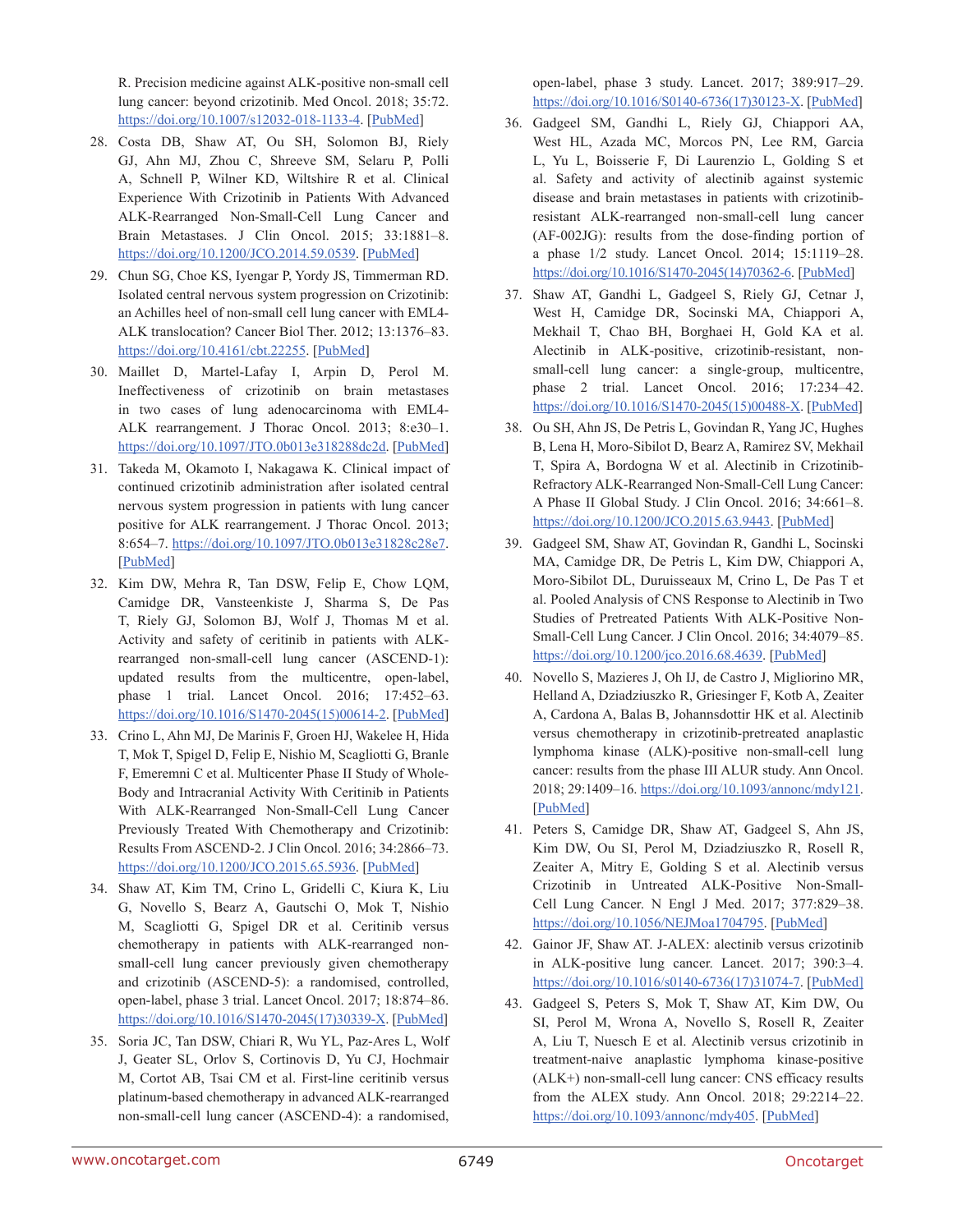- 44. Camidge DR, Kim DW, Tiseo M, Langer CJ, Ahn MJ, Shaw AT, Huber RM, Hochmair MJ, Lee DH, Bazhenova LA, Gold KA, Ou SI, West HL et al. Exploratory Analysis of Brigatinib Activity in Patients With Anaplastic Lymphoma Kinase-Positive Non-Small-Cell Lung Cancer and Brain Metastases in Two Clinical Trials. J Clin Oncol. 2018; 36:2693–701. https://doi.org/10.1200/jco.2017.77.5841. [\[PubMed\]](https://www.ncbi.nlm.nih.gov/pubmed/29768119)
- 45. Camidge DR, Kim HR, Ahn MJ, Yang JC, Han JY, Lee JS, Hochmair MJ, Li JY, Chang GC, Lee KH, Gridelli C, Delmonte A, Garcia Campelo R et al. Brigatinib versus Crizotinib in ALK-Positive Non-Small-Cell Lung Cancer. N Engl J Med. 2018; 379:2027–39. https://doi.org/10.1056/NEJMoa1810171. [\[PubMed\]](https://www.ncbi.nlm.nih.gov/pubmed/30280657)
- 46. Shaw AT, Felip E, Bauer TM, Besse B, Navarro A, Postel-Vinay S, Gainor JF, Johnson M, Dietrich J, James LP, Clancy JS, Chen J, Martini JF et al. Lorlatinib in nonsmall-cell lung cancer with ALK or ROS1 rearrangement: an international, multicentre, open-label, single-arm firstin-man phase 1 trial. Lancet Oncol. 2017; 18:1590–9. [https://doi.org/10.1016/s1470-2045\(17\)30680-0.](https://doi.org/10.1016/s1470-2045(17)30680-0) [\[PubMed\]](https://www.ncbi.nlm.nih.gov/pubmed/29074098)
- 47. Solomon BJ, Besse B, Bauer TM, Felip E, Soo RA, Camidge DR, Chiari R, Bearz A, Lin CC, Gadgeel SM, Riely GJ, Tan EH, Seto T et al. Lorlatinib in patients with ALK-positive non-small-cell lung cancer: results from a global phase 2 study. Lancet Oncol. 2018; 19:1654–67. [https://doi.org/10.1016/s1470-2045\(18\)30649-1.](https://doi.org/10.1016/s1470-2045(18)30649-1) [\[PubMed\]](https://www.ncbi.nlm.nih.gov/pubmed/30413378)
- 48. Davies MA. Targeted therapy for brain metastases. Adv Pharmacol. 2012; 65:109–42. https://doi.org/10.1016/B978-0-12-397927-8.00005-1. [\[PubMed\]](https://www.ncbi.nlm.nih.gov/pubmed/22959025)
- 49. Bedikian AY, Wei C, Detry M, Kim KB, Papadopoulos NE, Hwu WJ, Homsi J, Davies M, McIntyre S, Hwu P. Predictive factors for the development of brain metastasis in advanced unresectable metastatic melanoma. Am J Clin Oncol. 2011; 34:603–10. https://doi.org/10.1097/COC.0b013e3181f9456a. [\[PubMed\]](https://www.ncbi.nlm.nih.gov/pubmed/21150567)
- 50. Fife KM, Colman MH, Stevens GN, Firth IC, Moon D, Shannon KF, Harman R, Petersen-Schaefer K, Zacest AC, Besser M, Milton GW, McCarthy WH, Thompson JF. Determinants of outcome in melanoma patients with cerebral metastases. J Clin Oncol. 2004; 22:1293–300. https://doi.org/10.1200/JCO.2004.08.140. [\[PubMed\]](https://www.ncbi.nlm.nih.gov/pubmed/15051777)
- 51. Young GJ, Bi WL, Wu WW, Johanns TM, Dunn GP, Dunn IF. Management of intracranial melanomas in the era of precision medicine. Oncotarget. 2017; 8:89326–47. https://doi.org/10.18632/oncotarget.19223. [\[PubMed\]](https://www.ncbi.nlm.nih.gov/pubmed/29179523)
- 52. Ramanujam S, Schadendorf D, Long GV. Systemic therapies for melanoma brain metastases: which drug for whom and when? Chin Clin Oncol. 2015; 4:25. https://doi.org/10.3978/j.issn.2304-3865.2015.06.06. [\[PubMed\]](https://www.ncbi.nlm.nih.gov/pubmed/26112811)
- 53. Davies H, Bignell GR, Cox C, Stephens P, Edkins S, Clegg S, Teague J, Woffendin H, Garnett MJ, Bottomley W, Davis N, Dicks E, Ewing R et al. Mutations of the BRAF gene in human cancer. Nature. 2002; 417:949–54. https://doi. org/10.1038/nature00766. [\[PubMed\]](https://www.ncbi.nlm.nih.gov/pubmed/12068308)
- 54. Jakob JA, Bassett RL, Jr., Ng CS, Curry JL, Joseph RW, Alvarado GC, Rohlfs ML, Richard J, Gershenwald JE, Kim KB, Lazar AJ, Hwu P, Davies MA. NRAS mutation status is an independent prognostic factor in metastatic melanoma. Cancer. 2012; 118:4014–23. https://doi.org/10.1002/cncr.26724. [\[PubMed\]](https://www.ncbi.nlm.nih.gov/pubmed/22180178)
- 55. Dummer R, Goldinger SM, Turtschi CP, Eggmann NB, Michielin O, Mitchell L, Veronese L, Hilfiker PR, Felderer L, Rinderknecht JD. Vemurafenib in patients with BRAF(V600) mutation-positive melanoma with symptomatic brain metastases: final results of an openlabel pilot study. Eur J Cancer. 2014; 50:611–21. https://doi.org/10.1016/j.ejca.2013.11.002. [\[PubMed\]](https://www.ncbi.nlm.nih.gov/pubmed/24295639)
- 56. McArthur GA, Maio M, Arance A, Nathan P, Blank C, Avril MF, Garbe C, Hauschild A, Schadendorf D, Hamid O, Fluck M, Thebeau M, Schachter J et al. Vemurafenib in metastatic melanoma patients with brain metastases: an open-label, single-arm, phase 2, multicentre study. Ann Oncol. 2017; 28:634–41. https://doi.org/10.1093/annonc/mdw641. [\[PubMed\]](https://www.ncbi.nlm.nih.gov/pubmed/27993793)
- 57. Falchook GS, Long GV, Kurzrock R, Kim KB, Arkenau TH, Brown MP, Hamid O, Infante JR, Millward M, Pavlick AC, O'Day SJ, Blackman SC, Curtis CM et al. Dabrafenib in patients with melanoma, untreated brain metastases, and other solid tumours: a phase 1 dose-escalation trial. Lancet. 2012; 379:1893–901. [https://doi.org/10.1016/S0140-6736\(12\)60398-5.](https://doi.org/10.1016/S0140-6736(12)60398-5) [\[PubMed\]](https://www.ncbi.nlm.nih.gov/pubmed/22608338)
- 58. Long GV, Trefzer U, Davies MA, Kefford RF, Ascierto PA, Chapman PB, Puzanov I, Hauschild A, Robert C, Algazi A, Mortier L, Tawbi H, Wilhelm T et al. Dabrafenib in patients with Val600Glu or Val600Lys BRAF-mutant melanoma metastatic to the brain (BREAK-MB): a multicentre, openlabel, phase 2 trial. Lancet Oncol. 2012; 13:1087–95. [https://doi.org/10.1016/S1470-2045\(12\)70431-X](https://doi.org/10.1016/S1470-2045(12)70431-X). [\[PubMed\]](https://www.ncbi.nlm.nih.gov/pubmed/23051966)
- 59. Solit DB, Rosen N. Resistance to BRAF inhibition in melanomas. N Engl J Med. 2011; 364:772–4. https://doi.org/10.1056/NEJMcibr1013704. [\[PubMed\]](https://www.ncbi.nlm.nih.gov/pubmed/21345109)
- 60. Su F, Viros A, Milagre C, Trunzer K, Bollag G, Spleiss O, Reis-Filho JS, Kong X, Koya RC, Flaherty KT, Chapman PB, Kim MJ, Hayward R et al. RAS mutations in cutaneous squamous-cell carcinomas in patients treated with BRAF inhibitors. N Engl J Med. 2012; 366:207–15. https://doi.org/10.1056/NEJMoa1105358. [\[PubMed\]](https://www.ncbi.nlm.nih.gov/pubmed/22256804)
- 61. Oberholzer PA, Kee D, Dziunycz P, Sucker A, Kamsukom N, Jones R, Roden C, Chalk CJ, Ardlie K, Palescandolo E, Piris A, MacConaill LE, Robert C et al. RAS mutations are associated with the development of cutaneous squamous cell tumors in patients treated with RAF inhibitors. J Clin Oncol. 2012; 30:316–21. https://doi.org/10.1200/JCO.2011.36.7680. [\[PubMed\]](https://www.ncbi.nlm.nih.gov/pubmed/22067401)
- 62. Shi H, Hugo W, Kong X, Hong A, Koya RC, Moriceau G, Chodon T, Guo R, Johnson DB, Dahlman KB, Kelley MC, Kefford RF, Chmielowski B et al. Acquired resistance and clonal evolution in melanoma during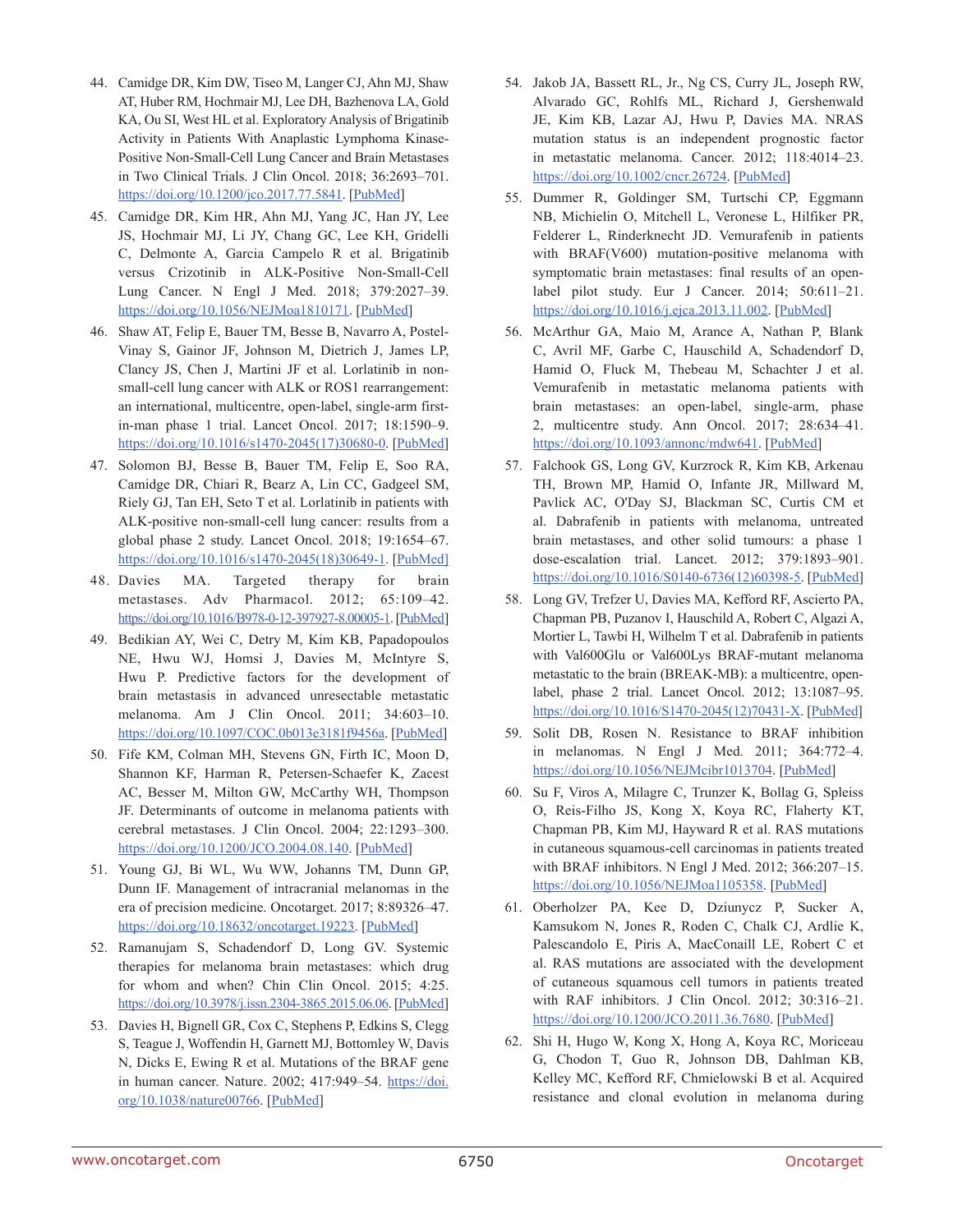BRAF inhibitor therapy. Cancer Discov. 2014; 4:80–93. https://doi.org/10.1158/2159-8290.CD-13-0642. [\[PubMed\]](https://www.ncbi.nlm.nih.gov/pubmed/24265155)

- 63. Robert C, Karaszewska B, Schachter J, Rutkowski P, Mackiewicz A, Stroiakovski D, Lichinitser M, Dummer R, Grange F, Mortier L, Chiarion-Sileni V, Drucis K, Krajsova I et al. Improved overall survival in melanoma with combined dabrafenib and trametinib. N Engl J Med. 2015; 372:30–9. https://doi.org/10.1056/NEJMoa1412690. [\[PubMed\]](https://www.ncbi.nlm.nih.gov/pubmed/25399551)
- 64. Davies MA, Saiag P, Robert C, Grob JJ, Flaherty KT, Arance A, Chiarion-Sileni V, Thomas L, Lesimple T, Mortier L, Moschos SJ, Hogg D, Marquez-Rodas I et al. Dabrafenib plus trametinib in patients with BRAF(V600)-mutant melanoma brain metastases (COMBI-MB): a multicentre, multicohort, openlabel, phase 2 trial. Lancet Oncol. 2017; 18:863–73. [https://doi.org/10.1016/S1470-2045\(17\)30429-1](https://doi.org/10.1016/S1470-2045(17)30429-1). [\[PubMed\]](https://www.ncbi.nlm.nih.gov/pubmed/28592387)
- 65. Chang EL, Lo S. Diagnosis and management of central nervous system metastases from breast cancer. Oncologist. 2003; 8:398–410. https://doi.org/10.1634/theoncologist.8-5-398. [\[PubMed\]](https://www.ncbi.nlm.nih.gov/pubmed/14530493)
- 66. Lassman AB, DeAngelis LM. Brain metastases. Neurol Clin. 2003; 21:1–23. vii. [https://doi.org/10.1016/S0733-8619\(02\)00035-X.](https://doi.org/10.1016/S0733-8619(02)00035-X) [[PubMed](https://www.ncbi.nlm.nih.gov/pubmed/12690643)]
- 67. Harbeck N, Luftner D, Marschner N, Untch M, Augustin D, Briest S, Ettl J, Haidinger R, Muller L, Muller V, Ruckhaberle E, Wuerstlein R, Thomssen C. ABC4 Consensus: Assessment by a German Group of Experts. Breast Care (Basel). 2018; 13:48–58. https://doi.org/10.1159/000486722. [\[PubMed\]](https://www.ncbi.nlm.nih.gov/pubmed/29950968)
- 68. Venur VA, Leone JP. Targeted Therapies for Brain Metastases from Breast Cancer. Int J Mol Sci. 2016; 17:1543. https://doi.org/10.3390/ijms17091543. [\[PubMed\]](https://www.ncbi.nlm.nih.gov/pubmed/27649142)
- 69. Gianni L, Eiermann W, Semiglazov V, Lluch A, Tjulandin S, Zambetti M, Moliterni A, Vazquez F, Byakhov MJ, Lichinitser M, Climent MA, Ciruelos E, Ojeda B et al. Neoadjuvant and adjuvant trastuzumab in patients with HER2-positive locally advanced breast cancer (NOAH): follow-up of a randomised controlled superiority trial with a parallel HER2-negative cohort. Lancet Oncol. 2014; 15:640–7. [https://doi.org/10.1016/S1470-2045\(14\)70080-4](https://doi.org/10.1016/S1470-2045(14)70080-4). [\[PubMed\]](https://www.ncbi.nlm.nih.gov/pubmed/24657003)
- 70. Romond EH, Perez EA, Bryant J, Suman VJ, Geyer CE, Jr. Davidson NE, Tan-Chiu E, Martino S, Paik S, Kaufman PA, Swain SM, Pisansky TM, Fehrenbacher L et al. Trastuzumab plus adjuvant chemotherapy for operable HER2-positive breast cancer. N Engl J Med. 2005; 353:1673–84. https://doi.org/10.1056/NEJMoa052122. [\[PubMed\]](https://www.ncbi.nlm.nih.gov/pubmed/16236738)
- 71. Piccart-Gebhart MJ, Procter M, Leyland-Jones B, Goldhirsch A, Untch M, Smith I, Gianni L, Baselga J, Bell R, Jackisch C, Cameron D, Dowsett M, Barrios CH et al. Trastuzumab after adjuvant chemotherapy in HER2 positive breast cancer. N Engl J Med. 2005; 353:1659–72. https://doi.org/10.1056/NEJMoa052306. [\[PubMed\]](https://www.ncbi.nlm.nih.gov/pubmed/16236737)
- 72. Kurihara H, Hamada A, Yoshida M, Shimma S, Hashimoto J, Yonemori K, Tani H, Miyakita Y, Kanayama Y, Wada Y, Kodaira M, Yunokawa M, Yamamoto H et al. (64) Cu-DOTA-trastuzumab PET imaging and HER2 specificity of brain metastases in HER2-positive breast cancer patients. EJNMMI Res. 2015; 5:8. https://doi.org/10.1186/s13550- 015-0082-6. [\[PubMed\]](https://www.ncbi.nlm.nih.gov/pubmed/25853014)
- 73. Bartsch R, Rottenfusser A, Wenzel C, Dieckmann K, Pluschnig U, Altorjai G, Rudas M, Mader RM, Poetter R, Zielinski CC, Steger GG. Trastuzumab prolongs overall survival in patients with brain metastases from Her2 positive breast cancer. J Neurooncol. 2007; 85:311–7. https://doi.org/10.1007/s11060-007-9420-5. [\[PubMed\]](https://www.ncbi.nlm.nih.gov/pubmed/17557136)
- 74. Medina PJ, Goodin S. Lapatinib: a dual inhibitor of human epidermal growth factor receptor tyrosine kinases. Clin Ther. 2008; 30:1426–47. https://doi.org/10.1016/j.clinthera.2008.08.008. [\[PubMed\]](https://www.ncbi.nlm.nih.gov/pubmed/18803986)
- 75. Lin NU, Dieras V, Paul D, Lossignol D, Christodoulou C, Stemmler HJ, Roche H, Liu MC, Greil R, Ciruelos E, Loibl S, Gori S, Wardley A et al. Multicenter phase II study of lapatinib in patients with brain metastases from HER2 positive breast cancer. Clin Cancer Res. 2009; 15:1452–9. https://doi.org/10.1158/1078-0432.CCR-08-1080. [\[PubMed\]](https://www.ncbi.nlm.nih.gov/pubmed/19228746)
- 76. Bachelot T, Romieu G, Campone M, Dieras V, Cropet C, Dalenc F, Jimenez M, Le Rhun E, Pierga JY, Goncalves A, Leheurteur M, Domont J, Gutierrez M et al. Lapatinib plus capecitabine in patients with previously untreated brain metastases from HER2-positive metastatic breast cancer (LANDSCAPE): a singlegroup phase 2 study. Lancet Oncol. 2013; 14:64–71. [https://doi.org/10.1016/S1470-2045\(12\)70432-1.](https://doi.org/10.1016/S1470-2045(12)70432-1) [\[PubMed\]](https://www.ncbi.nlm.nih.gov/pubmed/23122784)
- 77. Cortés J, Dieras V, Ro J, Barriere J, Bachelot T, Hurvitz S, Le Rhun E, Espié M, Kim SB, Schneeweiss A, Sohn JH, Nabholtz JM, Kellokumpu-Lehtinen PL, et al. Afatinib alone or afatinib plus vinorelbine versus investigator's choice of treatment for HER2-positive breast cancer with progressive brain metastases after trastuzumab, lapatinib, or both (LUX-Breast 3): a randomised, open-label, multicentre, phase 2 trial. Lancet Oncol. 2015; 16:1700– 10. [https://doi.org/10.1016/s1470-2045\(15\)00373-3.](https://doi.org/10.1016/s1470-2045(15)00373-3) [\[PubMed\]](https://www.ncbi.nlm.nih.gov/pubmed/26596672)
- 78. Freedman RA, Gelman RS, Anders CK, Melisko ME, Parsons HA, Cropp AM, Silvestri K, Cotter CM, Componeschi KP, Marte JM, Connolly RM, Moy B, Van Poznak CH, et al. TBCRC 022: A Phase II Trial of Neratinib and Capecitabine for Patients With Human Epidermal Growth Factor Receptor 2-Positive Breast Cancer and Brain Metastases. J Clin Oncol. 2019; 37:1081–89. <https://doi.org/10.1200/jco.18.01511>. [\[PubMed\]](https://www.ncbi.nlm.nih.gov/pubmed/30860945)
- 79. Verma S, Miles D, Gianni L, Krop IE, Welslau M, Baselga J, Pegram M, Oh DY, Dieras V, Guardino E, Fang L, Lu MW, Olsen S et al. Trastuzumab emtansine for HER2 positive advanced breast cancer. N Engl J Med. 2012; 367:1783-91. https://doi.org/10.1056/NEJMoa1209124. [\[PubMed\]](https://www.ncbi.nlm.nih.gov/pubmed/23020162)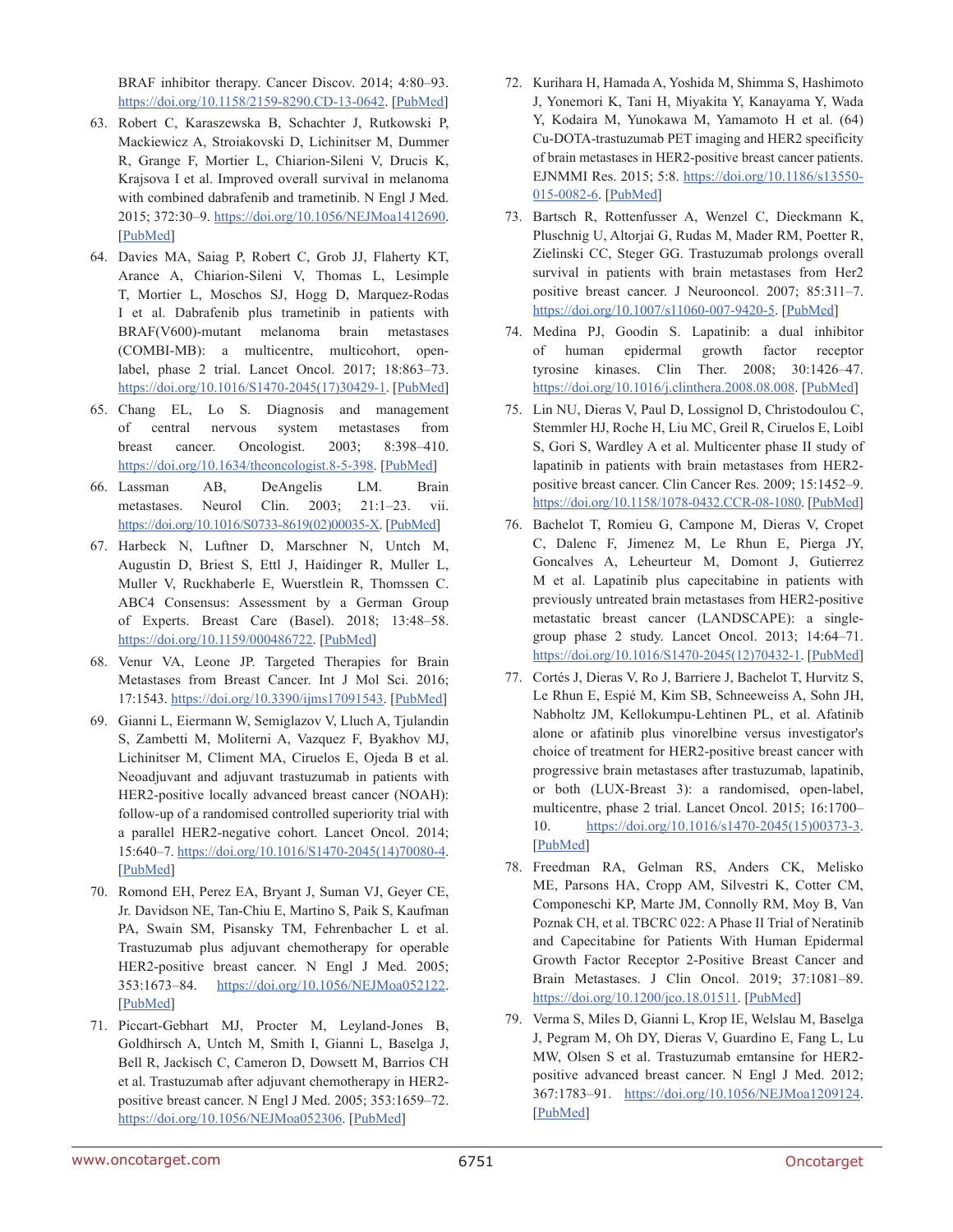- 80. Krop IE, Lin NU, Blackwell K, Guardino E, Huober J, Lu M, Miles D, Samant M, Welslau M, Dieras V. Trastuzumab emtansine (T-DM1) versus lapatinib plus capecitabine in patients with HER2-positive metastatic breast cancer and central nervous system metastases: a retrospective, exploratory analysis in EMILIA. Ann Oncol. 2015; 26:113– 9. https://doi.org/10.1093/annonc/mdu486. [\[PubMed\]](https://www.ncbi.nlm.nih.gov/pubmed/25355722)
- 81. Bartsch R, Berghoff AS, Vogl U, Rudas M, Bergen E, Dubsky P, Dieckmann K, Pinker K, Bago-Horvath Z, Galid A, Oehler L, Zielinski CC, Gnant M et al. Activity of T-DM1 in Her2-positive breast cancer brain metastases. Clin Exp Metastasis. 2015; 32:729–37. https://doi.org/10.1007/s10585-015-9740-3. [\[PubMed\]](https://www.ncbi.nlm.nih.gov/pubmed/26303828)
- 82. Berghoff AS, Preusser M. The inflammatory microenvironment in brain metastases: potential treatment target?Chin Clin Oncol. 2015; 4:21. https://doi.org/10.3978/j.issn.2304-3865.2015.06.03. [\[PubMed\]](https://www.ncbi.nlm.nih.gov/pubmed/26112807)
- 83. O'Kane GM, Leighl NB. Systemic Therapy of Lung Cancer CNS Metastases Using Molecularly Targeted Agents and Immune Checkpoint Inhibitors. CNS Drugs. 2018; 32:527– 42. https://doi.org/10.1007/s40263-018-0526-4. [\[PubMed\]](https://www.ncbi.nlm.nih.gov/pubmed/29799091)
- 84. Weber J. Review: anti-CTLA-4 antibody ipilimumab: case studies of clinical response and immunerelated adverse events. Oncologist. 2007; 12:864–72. https://doi.org/10.1634/theoncologist.12-7-864. [\[PubMed\]](https://www.ncbi.nlm.nih.gov/pubmed/17673617)
- 85. Larkin J, Chiarion-Sileni V, Gonzalez R, Grob JJ, Cowey CL, Lao CD, Schadendorf D, Dummer R, Smylie M, Rutkowski P, Ferrucci PF, Hill A, Wagstaff J et al. Combined Nivolumab and Ipilimumab or Monotherapy in Untreated Melanoma. N Engl J Med. 2015; 373:23–34. https://doi.org/10.1056/NEJMoa1504030. [\[PubMed\]](https://www.ncbi.nlm.nih.gov/pubmed/26027431)
- 86. Postow MA, Chesney J, Pavlick AC, Robert C, Grossmann K, McDermott D, Linette GP, Meyer N, Giguere JK, Agarwala SS, Shaheen M, Ernstoff MS, Minor D et al. Nivolumab and ipilimumab versus ipilimumab in untreated melanoma. N Engl J Med. 2015; 372:2006–17. https://doi.org/10.1056/NEJMoa1414428. [\[PubMed\]](https://www.ncbi.nlm.nih.gov/pubmed/25891304)
- 87. Hodi FS, O'Day SJ, McDermott DF, Weber RW, Sosman JA, Haanen JB, Gonzalez R, Robert C, Schadendorf D, Hassel JC, Akerley W, van den Eertwegh AJ, Lutzky J et al. Improved survival with ipilimumab in patients with metastatic melanoma. N Engl J Med. 2010; 363:711–23. https://doi.org/10.1056/NEJMoa1003466. [\[PubMed\]](https://www.ncbi.nlm.nih.gov/pubmed/20525992)
- 88. Margolin K, Ernstoff MS, Hamid O, Lawrence D, McDermott D, Puzanov I, Wolchok JD, Clark JI, Sznol M, Logan TF, Richards J, Michener T, Balogh A et al. Ipilimumab in patients with melanoma and brain metastases: an open-label, phase 2 trial. Lancet Oncol. 2012; 13: 459–65. [https://doi.org/10.1016/S1470-2045\(12\)70090-6](https://doi.org/10.1016/S1470-2045(12)70090-6). [\[PubMed\]](https://www.ncbi.nlm.nih.gov/pubmed/22456429)
- 89. Di Giacomo AM, Ascierto PA, Pilla L, Santinami M, Ferrucci PF, Giannarelli D, Marasco A, Rivoltini L, Simeone E, Nicoletti SVL, Fonsatti E, Annesi D, Queirolo P et al. Ipilimumab and fotemustine in patients with advanced melanoma (NIBIT-M1): an open-label,

single-arm phase 2 trial. Lancet Oncol. 2012; 13:879–86. [https://doi.org/10.1016/S1470-2045\(12\)70324-8.](https://doi.org/10.1016/S1470-2045(12)70324-8) [\[PubMed\]](https://www.ncbi.nlm.nih.gov/pubmed/22894884)

- 90. Schachter J, Ribas A, Long GV, Arance A, Grob JJ, Mortier L, Daud A, Carlino MS, McNeil C, Lotem M, Larkin J, Lorigan P, Neyns B et al. Pembrolizumab versus ipilimumab for advanced melanoma: final overall survival results of a multicentre, randomised, open-label phase 3 study (KEYNOTE-006). Lancet. 2017; 390: 1853–62. [https://doi.org/10.1016/S0140-6736\(17\)31601-X.](https://doi.org/10.1016/S0140-6736(17)31601-X) [\[PubMed\]](https://www.ncbi.nlm.nih.gov/pubmed/28822576)
- 91. Goldberg SB, Gettinger SN, Mahajan A, Chiang AC, Herbst RS, Sznol M, Tsiouris AJ, Cohen J, Vortmeyer A, Jilaveanu L, Yu J, Hegde U, Speaker S et al. Pembrolizumab for patients with melanoma or non-small-cell lung cancer and untreated brain metastases: early analysis of a nonrandomised, open-label, phase 2 trial. Lancet Oncol. 2016; 17:976–83. [https://doi.org/10.1016/S1470-2045\(16\)30053-5.](https://doi.org/10.1016/S1470-2045(16)30053-5) [\[PubMed\]](https://www.ncbi.nlm.nih.gov/pubmed/27267608)
- 92. Kluger HM, Chiang V, Mahajan A, Zito CR, Sznol M, Tran T, Weiss SA, Cohen JV, Yu J, Hegde U, Perrotti E, Anderson G, Ralabate A et al. Long-Term Survival of Patients With Melanoma With Active Brain Metastases Treated With Pembrolizumab on a Phase II Trial. Journal of Clinical Oncology. 2019; 37:52. https://doi.org/10.1200/Jco.18.00204. [\[PubMed\]](https://www.ncbi.nlm.nih.gov/pubmed/30407895)
- 93. Tawbi HA, Forsyth PA, Algazi A, Hamid O, Hodi FS, Moschos SJ, Khushalani NI, Lewis K, Lao CD, Postow MA, Atkins MB, Ernstoff MS, Reardon DA et al. Combined Nivolumab and Ipilimumab in Melanoma Metastatic to the Brain. N Engl J Med. 2018; 379:722–30. https://doi.org/10.1056/NEJMoa1805453. [\[PubMed\]](https://www.ncbi.nlm.nih.gov/pubmed/30134131)
- 94. Long GV, Atkinson V, Lo S, Sandhu S, Guminski AD, Brown MP, Wilmott JS, Edwards J, Gonzalez M, Scolyer RA, Menzies AM, McArthur GA. Combination nivolumab and ipilimumab or nivolumab alone in melanoma brain metastases: a multicentre randomised phase 2 study. Lancet Oncol. 2018; 19:672–81. [https://doi.org/10.1016/S1470-2045\(18\)30139-6](https://doi.org/10.1016/S1470-2045(18)30139-6).
- 95. Teglasi V, Reiniger L, Fabian K, Pipek O, Csala I, Bago AG, Varallyai P, Vizkeleti L, Rojko L, Timar J, Dome B, Szallasi Z, Swanton C et al. Evaluating the significance of density, localization, and PD-1/ PD-L1 immunopositivity of mononuclear cells in the clinical course of lung adenocarcinoma patients with brain metastasis. Neuro Oncol. 2017; 19:1058–67. https://doi.org/10.1093/neuonc/now309. [\[PubMed\]](https://www.ncbi.nlm.nih.gov/pubmed/28201746)
- 96. Harter PN, Bernatz S, Scholz A, Zeiner PS, Zinke J, Kiyose M, Blasel S, Beschorner R, Senft C, Bender B, Ronellenfitsch MW, Wikman H, Glatzel M et al. Distribution and prognostic relevance of tumor-infiltrating lymphocytes (TILs) and PD-1/PD-L1 immune checkpoints in human brain metastases. Oncotarget. 2015; 6:40836–49. https://doi.org/10.18632/oncotarget.5696. [\[PubMed\]](https://www.ncbi.nlm.nih.gov/pubmed/26517811)
- 97. Berghoff AS, Ricken G, Widhalm G, Rajky O, Dieckmann K, Birner P, Bartsch R, Holler C, Preusser